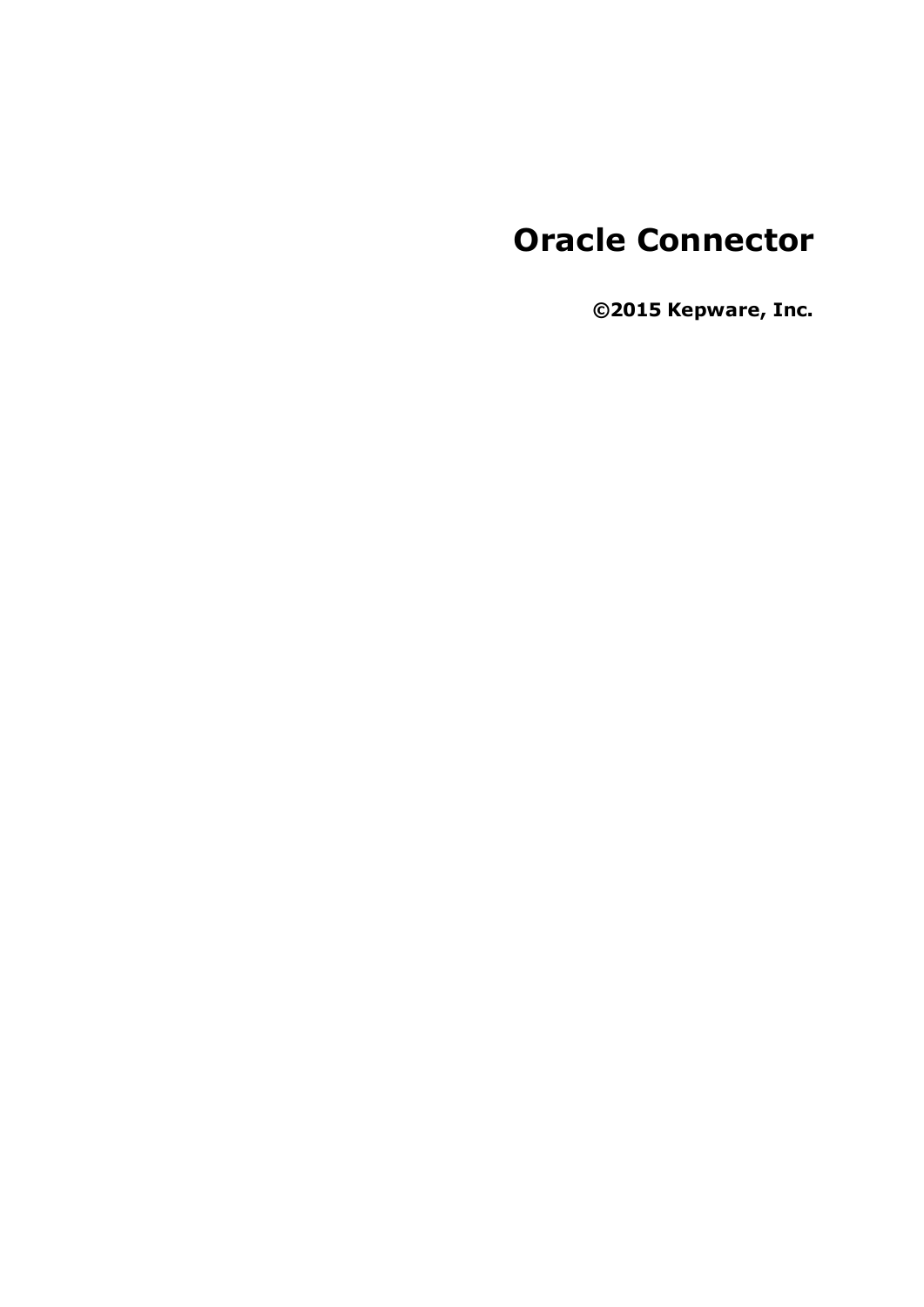# <span id="page-1-0"></span>**Table of Contents**

| Error logging on connection <connection name="">. Data has been lost. Make sure the oracle connection</connection>                                                                                                                                                                                               |  |
|------------------------------------------------------------------------------------------------------------------------------------------------------------------------------------------------------------------------------------------------------------------------------------------------------------------|--|
|                                                                                                                                                                                                                                                                                                                  |  |
|                                                                                                                                                                                                                                                                                                                  |  |
| Failed to register connection <connection name=""> with the Oracle interface (unable to access storage-</connection>                                                                                                                                                                                             |  |
|                                                                                                                                                                                                                                                                                                                  |  |
| Names must contain one or more characters and cannot contain periods, double quotations or start                                                                                                                                                                                                                 |  |
|                                                                                                                                                                                                                                                                                                                  |  |
| Failed to register MOC connection <connection name=""> with the Oracle interface <oracle error="">. 18</oracle></connection>                                                                                                                                                                                     |  |
| Failed to register MOC item <item name=""> on connection <connection name=""> with the Oracle interface</connection></item>                                                                                                                                                                                      |  |
| Failed to send data update for MOC item <item name=""> on connection <connection name=""> with the</connection></item>                                                                                                                                                                                           |  |
| Failed to unregister MOC connection <connection name=""> with the Oracle interface <oracle error="">. 19</oracle></connection>                                                                                                                                                                                   |  |
| Failed to unregister MOC item <item name=""> on connection <connection name=""> with the Oracle</connection></item>                                                                                                                                                                                              |  |
| Tag <tag name=""> does not exist or you are trying to add a dynamic reference which is not allowed for</tag>                                                                                                                                                                                                     |  |
|                                                                                                                                                                                                                                                                                                                  |  |
| Failed to delete MES item <item name=""> with the Oracle interface <oracle error="">. 20</oracle></item>                                                                                                                                                                                                         |  |
| Failed to register MES connection <connection name=""> with the Oracle interface <oracle error="">. 20</oracle></connection>                                                                                                                                                                                     |  |
| Failed to register MES item <item name=""> on connection <connection name=""> with the Oracle interface</connection></item>                                                                                                                                                                                      |  |
| Failed to register MES item <item name=""> on connection <connection name=""> with the Oracle interface<br/>(ORA-04063: package body "DATABASE.QA_DEVICE_PUB" has errors ORA-06508: PL/SQL: could not<br/>find program unit being called: "DATABASE.QA_DEVICE_PUB" ORA-06512: at line 1). 21</connection></item> |  |
| Failed to send data update for MES item <item name=""> on connection <connection name=""> with the</connection></item>                                                                                                                                                                                           |  |
| Failed to unregister MES connection <connection name=""> with the Oracle interface <oracle error="">. 21</oracle></connection>                                                                                                                                                                                   |  |
| Failed to unregister MES item <item name=""> on connection <connection name=""> with the Oracle</connection></item>                                                                                                                                                                                              |  |
| Tag <tag name=""> does not exist or you are trying to add a dynamic, complex or array reference which</tag>                                                                                                                                                                                                      |  |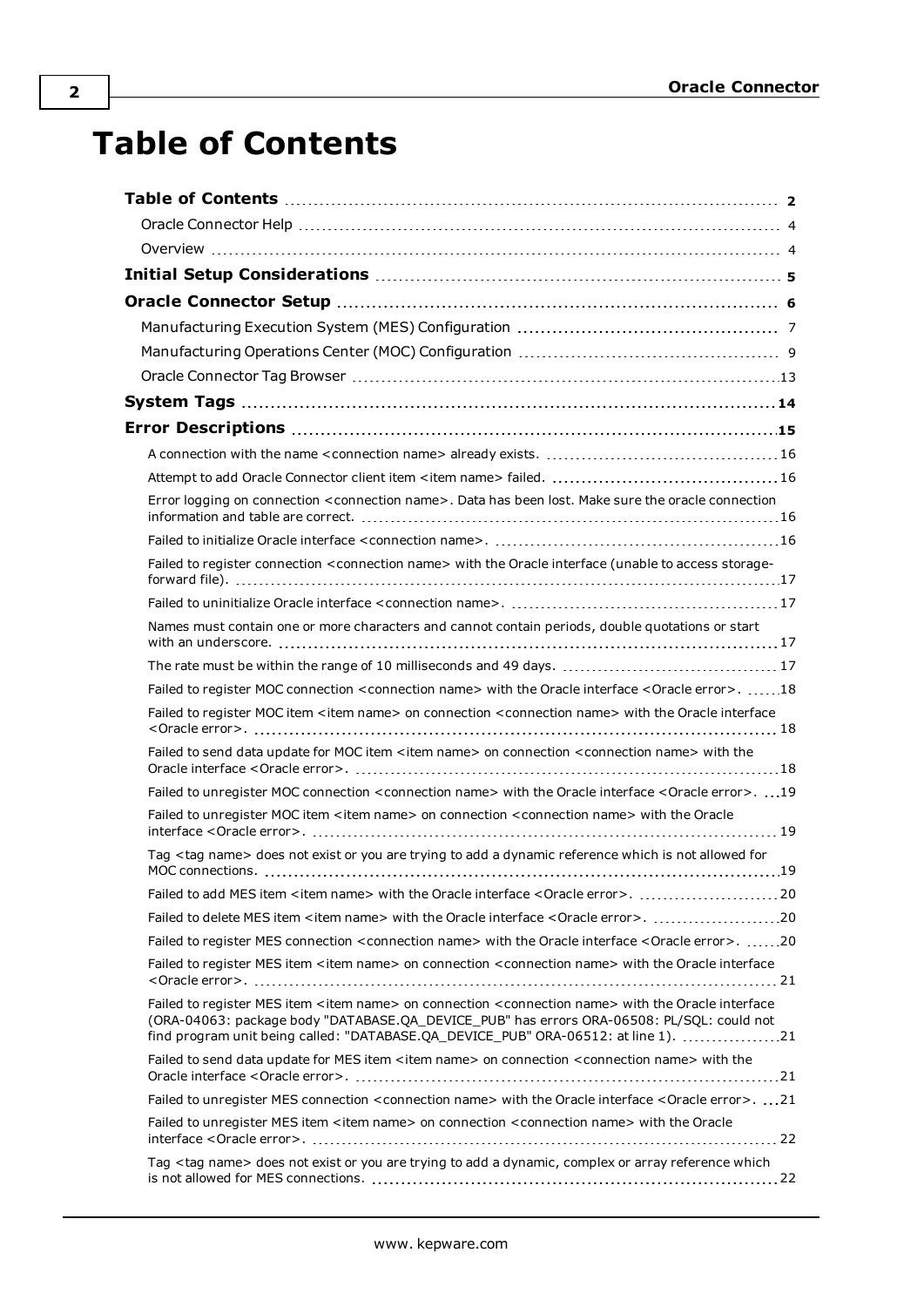|--|

**3**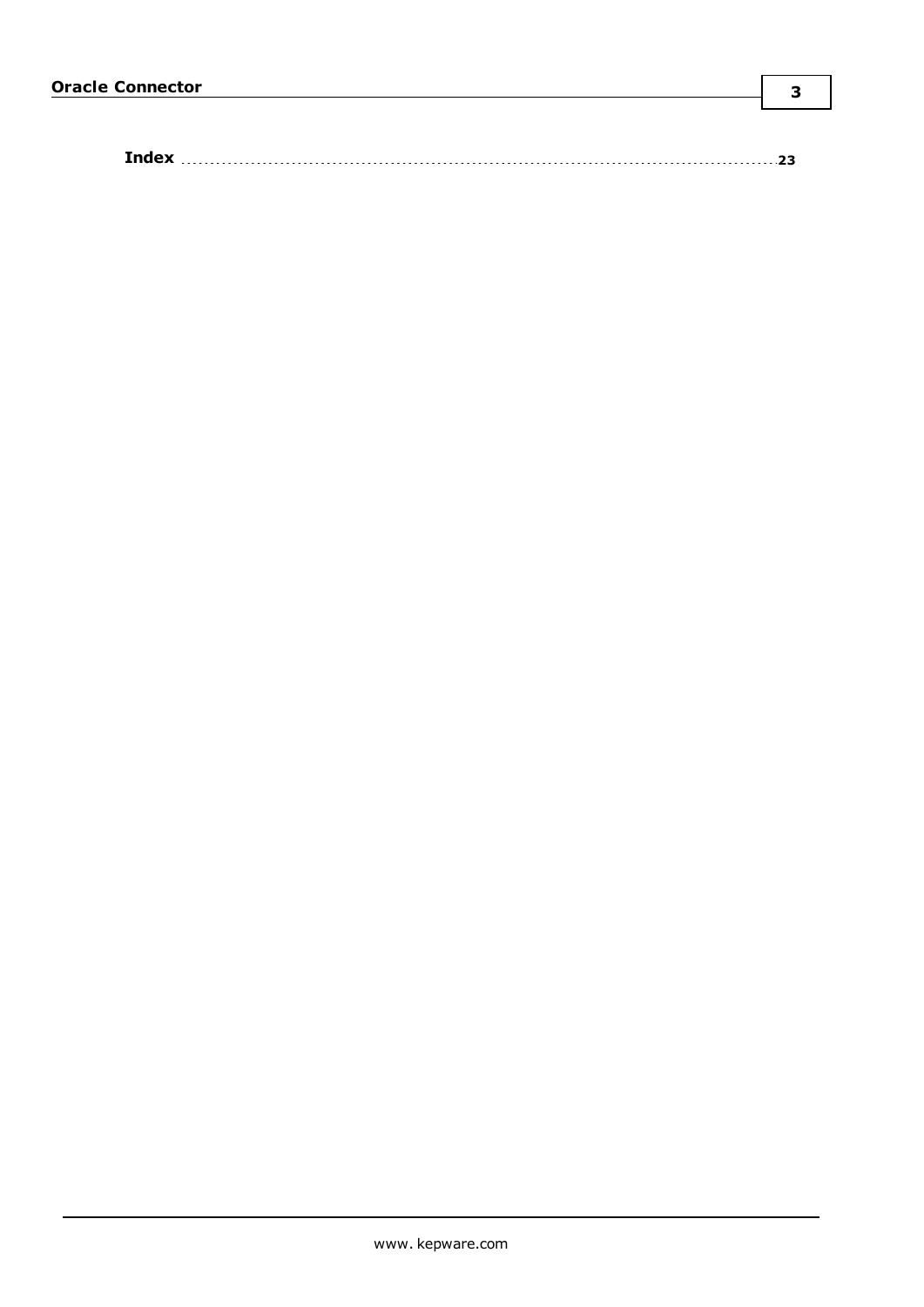# <span id="page-3-0"></span>**Oracle Connector Help**

Help version 1.025

### **CONTENTS**

**[Overview](#page-3-1)** What is the Oracle Connector?

### **Initial Setup [Considerations](#page-4-0)**

What are the Oracle Connector's software and hardware requirements?

### **Oracle [Connector](#page-5-0) Setup**

How do I configure the Oracle Connector?

#### **[System](#page-13-0) Tags**

What are the Oracle Connector's System Tags?

#### **Error [Descriptions](#page-14-0)**

<span id="page-3-1"></span>What error messages does the Oracle Connector produce?

### **Overview**

The Oracle Connector is an application that sends data to an Oracle Database that is configured for MES or MOC processing. The Oracle Connector is tightly integrated with the OPC server, and provides benefits such as installation, configuration, high-efficiency performance, and easy tag browsing. This allows plant process data to be gathered in real-time for analysis, without the need of a third-party collection system.

### **MES**

Manufacturing Execution System (MES) is an enterprise-level system used for managing the production process.

### **MOC**

Manufacturing Operations Center (MOC) is a plant-level system used for managing plant operation and synchronizing plant floor data with Enterprise Resource Planning systems. Data is used for long term analysis of plant efficiency.

### **Feature Highlights**

- User-friendly installation and configuration.
- Flexible triggering completed on a fixed time basis or through trigger conditions.
- Data retention.
- Inclusion of the OPC server Simulator Driver.
- Inclusion of a two-hour demo for evaluation.

### **Runtime Performance Features**

- Runs as a System Service.
- Logs data directly from the local item list so that there is no need for an external OPC server.
- Error recovery.
- <sup>l</sup> Transaction buffering support (which places updates into a buffer until the connection to the Oracle database is restored).
- Optional automatic configuration backup (which saves the most recent copy of a configuration file).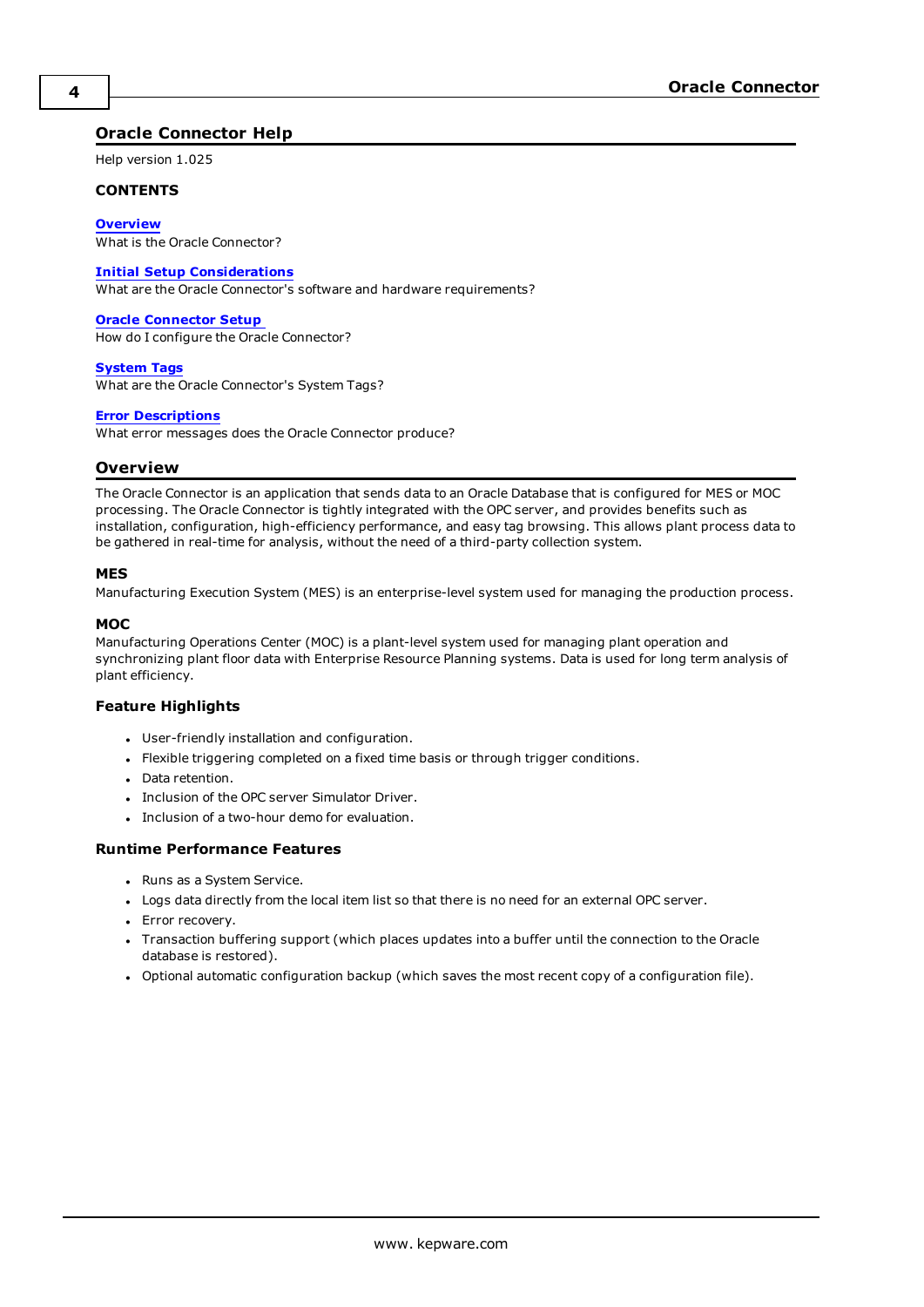# <span id="page-4-0"></span>**Initial Setup Considerations**

### **Software Requirements**

The following Microsoft Windows operating systems are supported:

- Windows 7
- Windows Server 2008\*
- Windows Vista Business/Ultimate\*
- Windows Server 2003 SP2 $*$
- $\cdot$  Windows XP SP2\*

\*When installed on a 64 bit operating system, the application will run in a subsystem of Windows called Windows-on-Windows 64 bit (WOW64). WOW64 is included on all 64 bit versions of Windows and is designed to make operating systems' differences transparent to users.

### **Hardware Requirements**

At a minimum, the following hardware is required for the server:

- 2.0 GHz processor.
- <sup>l</sup> 1 GB installed RAM.
- 180 MB available disk space.
- Ethernet card.

At a minimum, the following hardware is required for Oracle:

- 512 MB Physical Memory (RAM).
- 1 GB Swap Space (or twice the size of RAM).
- $\cdot$  400 MB available disk space in /tmp.
- 2 GB available disk space for software files. $*$
- <sup>l</sup> 1.2 GB available disk space for database files.

\*This includes 1 GB required for installation.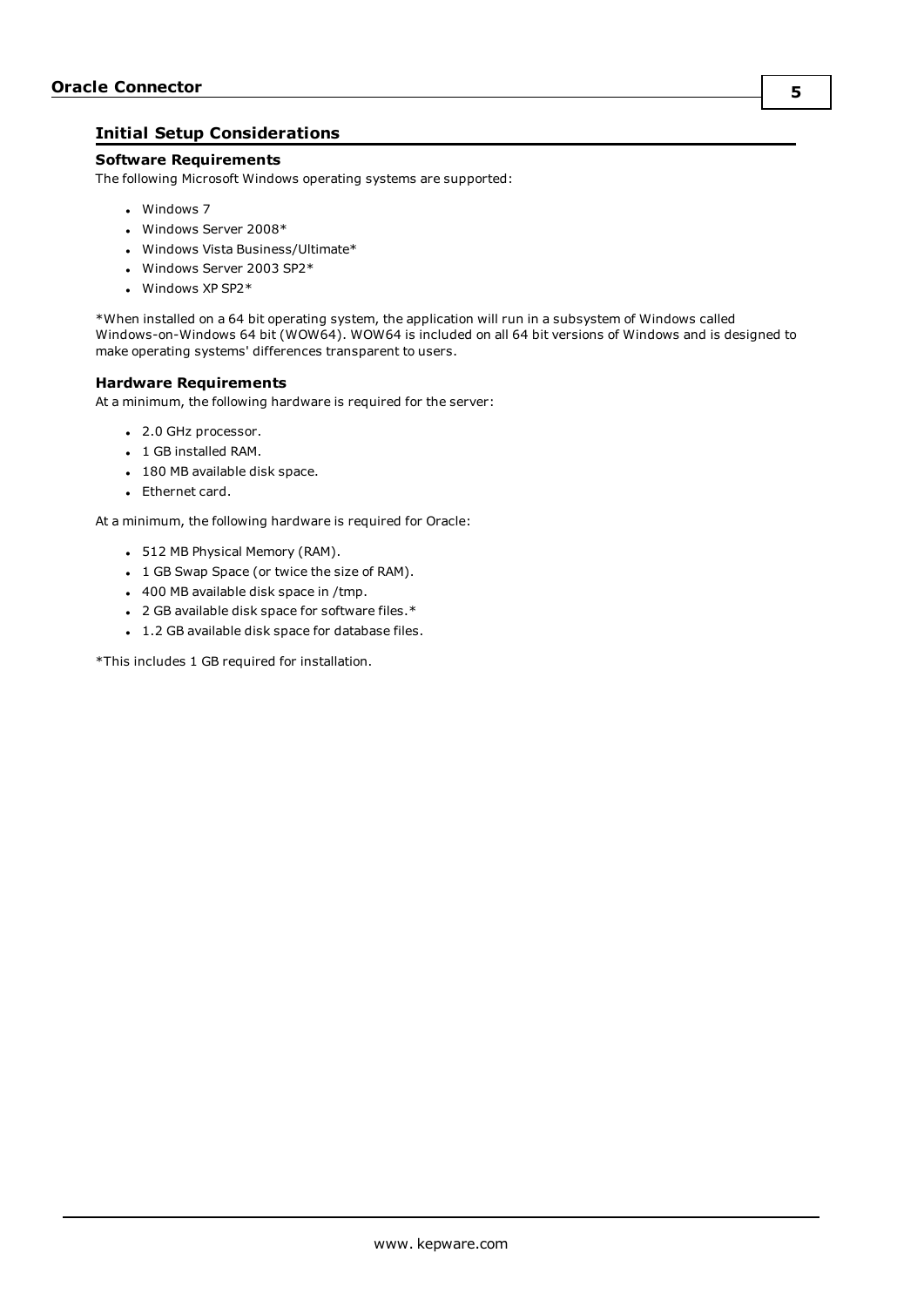# <span id="page-5-0"></span>**Oracle Connector Setup**

The Oracle Connector configuration defines how a connection will be established in the Oracle database. It also specifies how the items will be pushed to the MES or MOC tables configured in the Oracle database. Although there is one Oracle Connector for each server, multiple connections may be configured to Oracle databases.

### **Launching the Oracle Connector**

For information on configuring the Oracle Connector, refer to the instructions below.

- 1. Open the OPC server. To leverage Oracle connectivity, either open an existing project or create a new project.
- 2. Next, use the drop-down menu to select **Oracle Connector**.



**Note:** The first time an Oracle Connector configuration is created for the server project, the screen will appear as shown below.

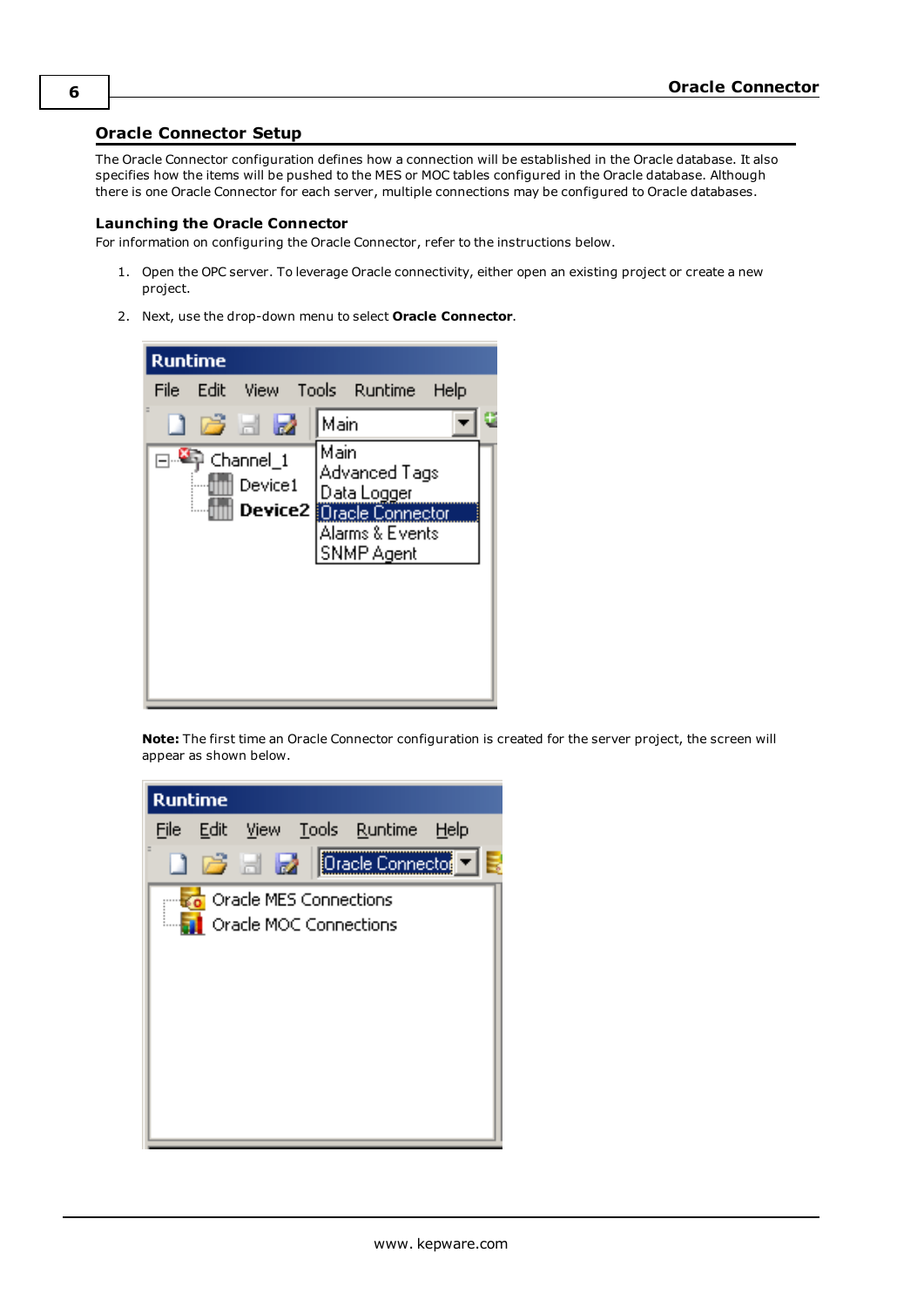- 3. To make a new MES connection, right-click on **Oracle MES Connections** and then select **New MES Connection**. Alternatively, click the **MES** icon
- 4. To make a new MOC connection, right-click on **Oracle MOC Connections** and then select **New MOC Connection**. Alternatively, click the **MOC** icon .

### <span id="page-6-0"></span>**Manufacturing Execution System (MES) Configuration**

For information on configuring the Manufacturing Execution System (MES), refer to the instructions below.

1. To start, right-click on **Oracle MES Connections** and then select **New MES Connection**.

| <b>Oracle MES Connection</b>  | $\Box$        |
|-------------------------------|---------------|
| Connection Name:              | OK.<br>Cancel |
| Database Connection Settings- | $He$ lp       |
| Username:                     |               |
| Password:                     |               |
| Connection String:            |               |
| MES Settings-                 |               |
| Application User ID:          |               |
|                               |               |
|                               |               |
| $\nabla$ Enabled              |               |

2. In **Connection Name**, specify a name that is unique across all MOC and MES connections.

| <b>Oracle MES Connection</b> |  |  |
|------------------------------|--|--|
|                              |  |  |
| Connection Name:             |  |  |

3. In **Username** and **Password**, specify the valid username and password as provided by the Oracle Database Administrator. These are required for connection to the Oracle Database.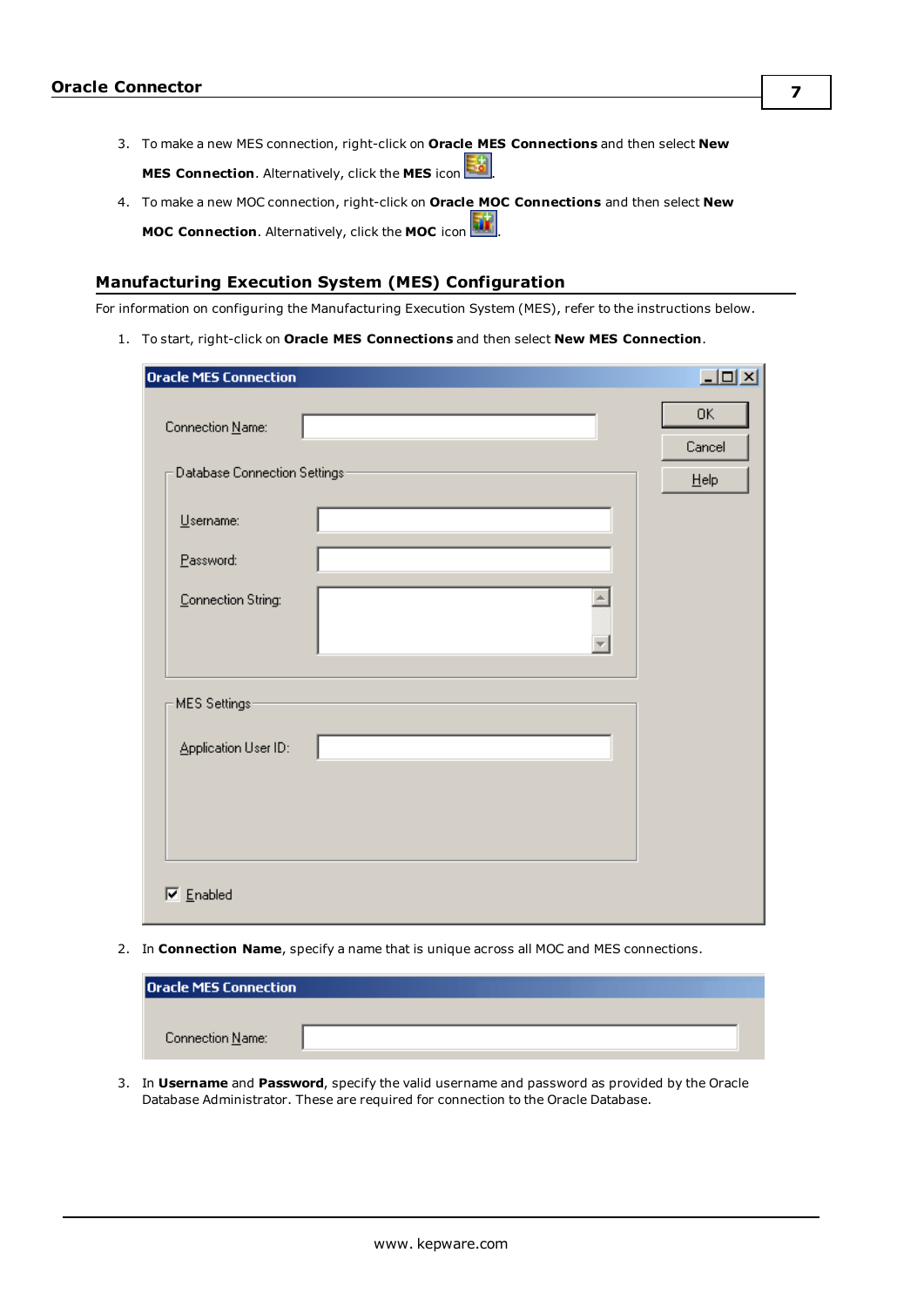| $\sqsubset$ Database Connection Settings: |   | Help |
|-------------------------------------------|---|------|
| Username:                                 |   |      |
| Password:                                 |   |      |
| Connection String:                        |   |      |
|                                           | v |      |

4. Next, specify the **Connection String**. For more information, refer to the table below.

| <b>Connection String</b> | The connection string is passed to Oracle using the Net Keyword value pair    |
|--------------------------|-------------------------------------------------------------------------------|
|                          | method. A sample string is as follows:                                        |
|                          |                                                                               |
|                          |                                                                               |
|                          | $(DESCRIPITION = (ADDRESS LIST = (ADDRESS = (PROTOCOL = TCP))$                |
|                          | $(HOST = Test Data)(PORT = 1521)) (CONNECT DATA = (SID = Oracletest)$         |
|                          | $(SERVER = DEDICATED)))$                                                      |
|                          | <b>Breakdown of String</b>                                                    |
|                          | Description                                                                   |
|                          | Address List                                                                  |
|                          | Address                                                                       |
|                          | Protocol = TCP 'Type of connection to Oracle Host                             |
|                          | Host = Test Data 'Name of Oracle Host                                         |
|                          | Port = $1521$ 'TCP Port that host is listening on                             |
|                          | Address                                                                       |
|                          | Address List                                                                  |
|                          | Connect Data                                                                  |
|                          | SID = Oracletest 'Service ID for the named service                            |
|                          | Server = Dedicated ' $Type$ of connection                                     |
|                          | Connect Data                                                                  |
|                          | Description                                                                   |
|                          |                                                                               |
|                          | <b>Note:</b> The SQL URL Connection string method can also be found. For more |
|                          | information on both methods, refer to the Oracle documents Oracle C++         |
|                          | Call Interface Programmer's Guide and Net Services Reference Guide.           |
|                          |                                                                               |

5. In **Application User ID**, specify the station or connection from which the data will be received. This must be a valid User ID as defined in the Oracle MES User Manager.

| $\Gamma$ MES Settings- |  |
|------------------------|--|
| Application User ID:   |  |
|                        |  |
|                        |  |
|                        |  |

6. Next, check **Enabled**. If it is not checked, a connection to the database will not be made and data will not be sent to Oracle.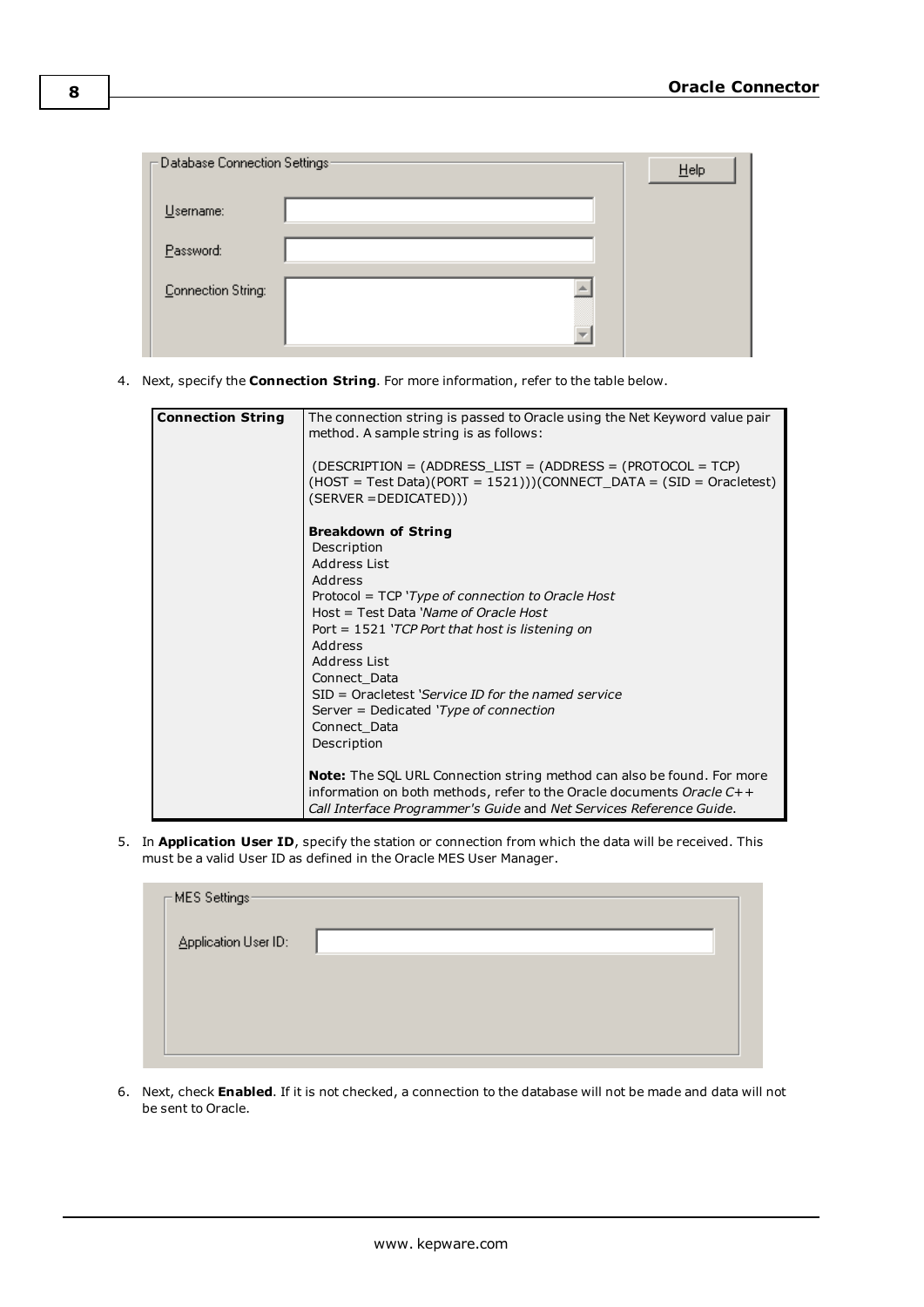$\nabla$  Enabled

7. To save and apply the connection settings, click **OK**.

#### **Assigning Items to be Inserted**

- 1. To start, select the connection to which items will be assigned.
- 2. To reference an item that will be sent to Oracle, right-click in the **Tag Reference** area and then select **New MES Item**. Alternatively, click the **New Oracle MES Item** icon.
- 3. Next, click **Browse** to open the **Tag [Browser](#page-12-0)**.

| Oracle MES Item                   | 区                   |
|-----------------------------------|---------------------|
| General Settings-                 | 0K<br>Cancel        |
| Lag Reference:<br>$\ldots$        | $\underline{He}$ lp |
|                                   |                     |
| MES Settings:                     |                     |
| minutes<br>1<br>Expire Rate:<br>▼ |                     |
|                                   |                     |
|                                   |                     |

- 4. Select a tag, and then click **Apply**.
- 5. In **MES Settings**, specify the **Expire Rate**.

**Note:** Since MES reads the data asynchronously when the server pushes the data into MES, this setting instructs MES on how old the data can be to still be considered valid. The rate can be set in Milliseconds, Seconds, Minutes, Hours, or Days. The valid range is 10 milliseconds to 49 days.

6. Once finished, click **OK**

**Note:** The MES connection does not support Dynamic, Complex, or Array Tags.

### **Referenced Tags**

There are two tables in Oracle MES connections: one for item values and one for item information. Each item that is referenced in the connection will have a single record created for it in each table. These records will be updated with changes in item values or information.

### <span id="page-8-0"></span>**Manufacturing Operations Center (MOC) Configuration**

For information on configuring the Manufacturing Operations Center (MOC), refer to the instructions below.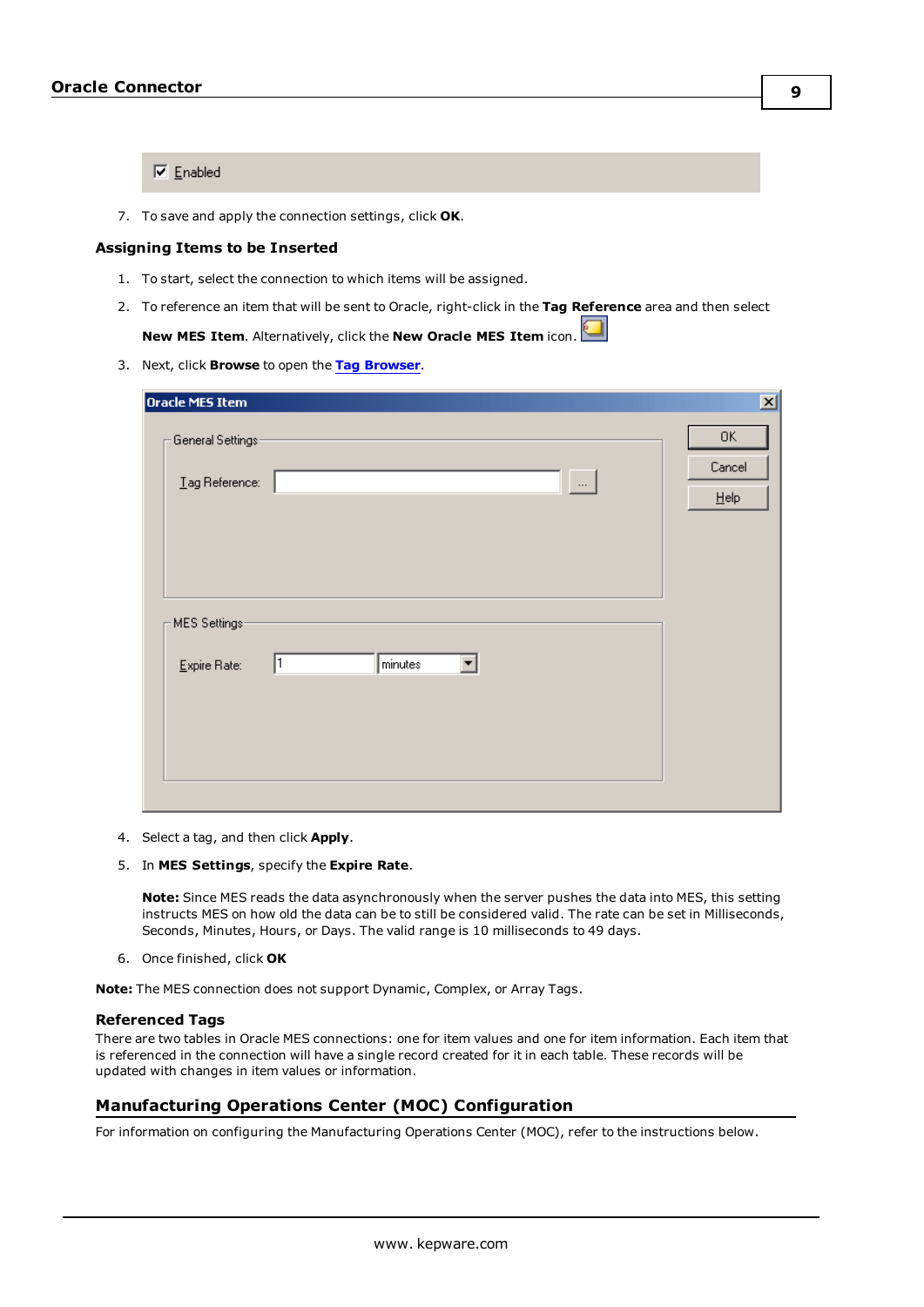1. To start, right-click on **Oracle MOC Connections** and then select **New MOC Connection**.

| <b>Oracle MOC Connection</b>  |                                        | <u>x </u>    |
|-------------------------------|----------------------------------------|--------------|
| Connection Name:              |                                        | 0K<br>Cancel |
| Database Connection Settings: |                                        | $He$ lp      |
| Username:                     |                                        |              |
| Password:                     |                                        |              |
| Connection String:            |                                        |              |
| Table Name:                   | MTH_TAG_READINGS_RAW                   |              |
| MOC Settings:                 |                                        |              |
| Time Zone:                    | (GMT-05:00) Eastern Time (US & Canada) |              |
| Data Updates:                 | Send only good quality updates to MOC  |              |
| $\nabla$ Enabled              |                                        |              |

2. In **Connection Name**, specify a name that is unique across all MOC and MES connections.

| <b>Oracle MOC Connection</b> |  |
|------------------------------|--|
|                              |  |
| Connection Name:             |  |
|                              |  |

3. In **Username** and **Password**, specify the valid username and password as provided by the Oracle Database Administrator. These are required for connection to the Oracle Database.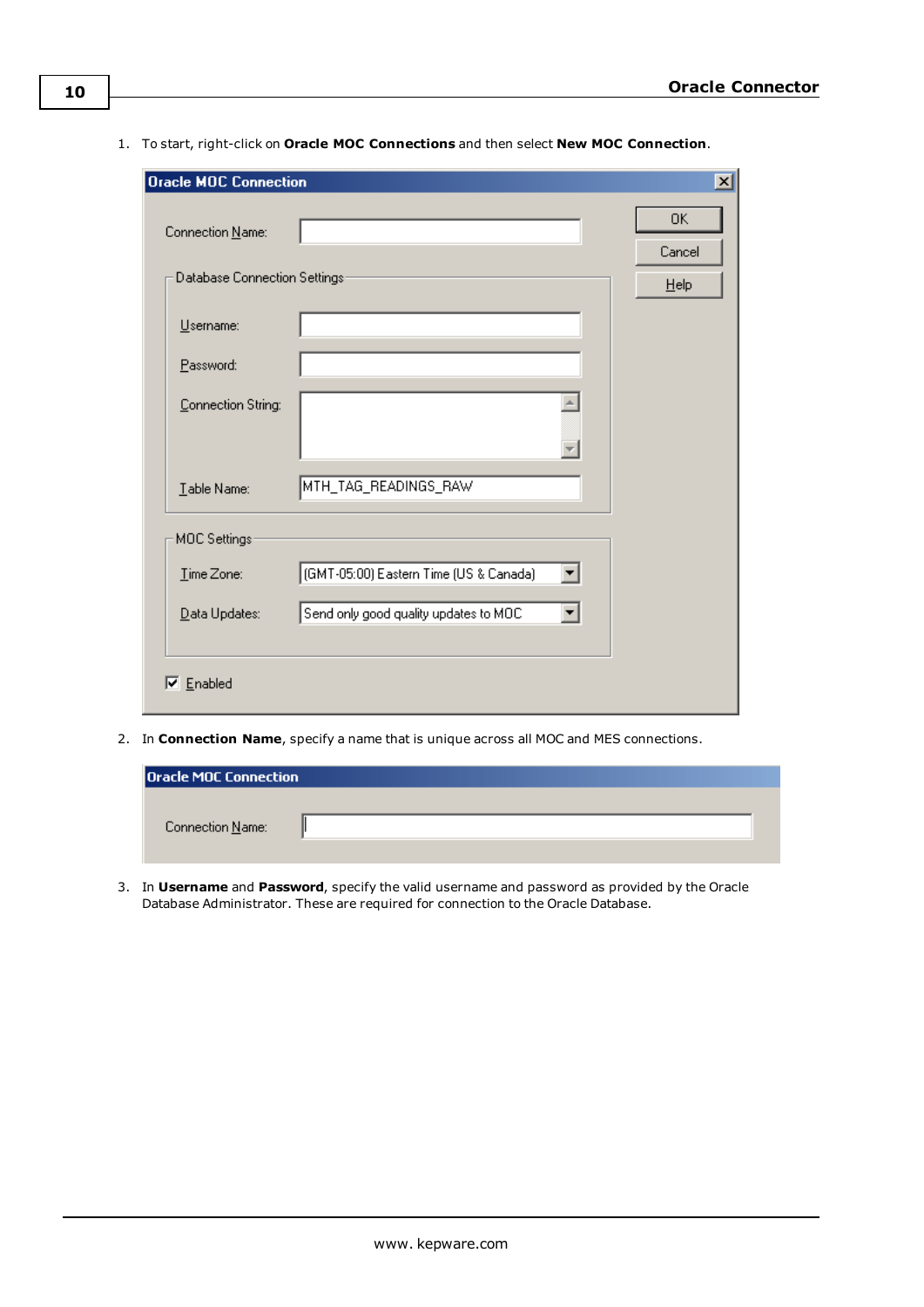| $\pm$ Database Connection Settings: |                      | He |
|-------------------------------------|----------------------|----|
| Username:                           |                      |    |
| Password:                           |                      |    |
| Connection String:                  |                      |    |
|                                     |                      |    |
| Table Name:                         | MTH_TAG_READINGS_RAW |    |

4. Next, specify the **Connection String** and **Table Name** parameters. For more information, refer to the table below.

| <b>Connection String</b> | The connection string is passed to Oracle using the Net Keyword value pair<br>method. A sample string is as follows:<br>$(DESCRIPITION = (ADDRESS LIST = (ADDRESS = (PROTOCOL = TCP))$<br>(HOST = Test Data)<br>$(PORT = 1521))$ (CONNECT DATA = (SID = Oracletest)(SERVER<br>$=$ DEDICATED $))$                                                                                                    |
|--------------------------|-----------------------------------------------------------------------------------------------------------------------------------------------------------------------------------------------------------------------------------------------------------------------------------------------------------------------------------------------------------------------------------------------------|
|                          | <b>Breakdown of String</b><br>Description<br>Address List<br>Address<br>Protocol = TCP 'Type of connection to Oracle Host<br>Host = Test Data 'Name of Oracle Host<br>Port = $1521$ 'TCP Port that host is listening on<br>Address<br>Address List<br>Connect Data<br>$SID = Oracletest$ 'Service ID for the named service<br>Server = Dedicated 'Type of connection<br>Connect Data<br>Description |
|                          | <b>Note:</b> The SQL URL Connection string method can also be found. For more<br>information on both methods, refer to the Oracle documents Oracle C++ Call<br>Interface Programmer's Guide and Net Services Reference Guide.                                                                                                                                                                       |
| <b>Table Name</b>        | This parameter specifies the name of the table in the Oracle Database to<br>which the MOC will connect. The table name is limited to thirty characters.<br>The default name is "MTH TAG READINGS RAW".                                                                                                                                                                                              |
|                          | <b>Note:</b> The table must already exist in the database: the connection will not<br>create it.                                                                                                                                                                                                                                                                                                    |

5. In **Time Zone**, specify the time zone that the server will convert the timestamp to before pushing the data into Oracle. The server timestamps all data stored internally in Coordinated Universal Time (UTC).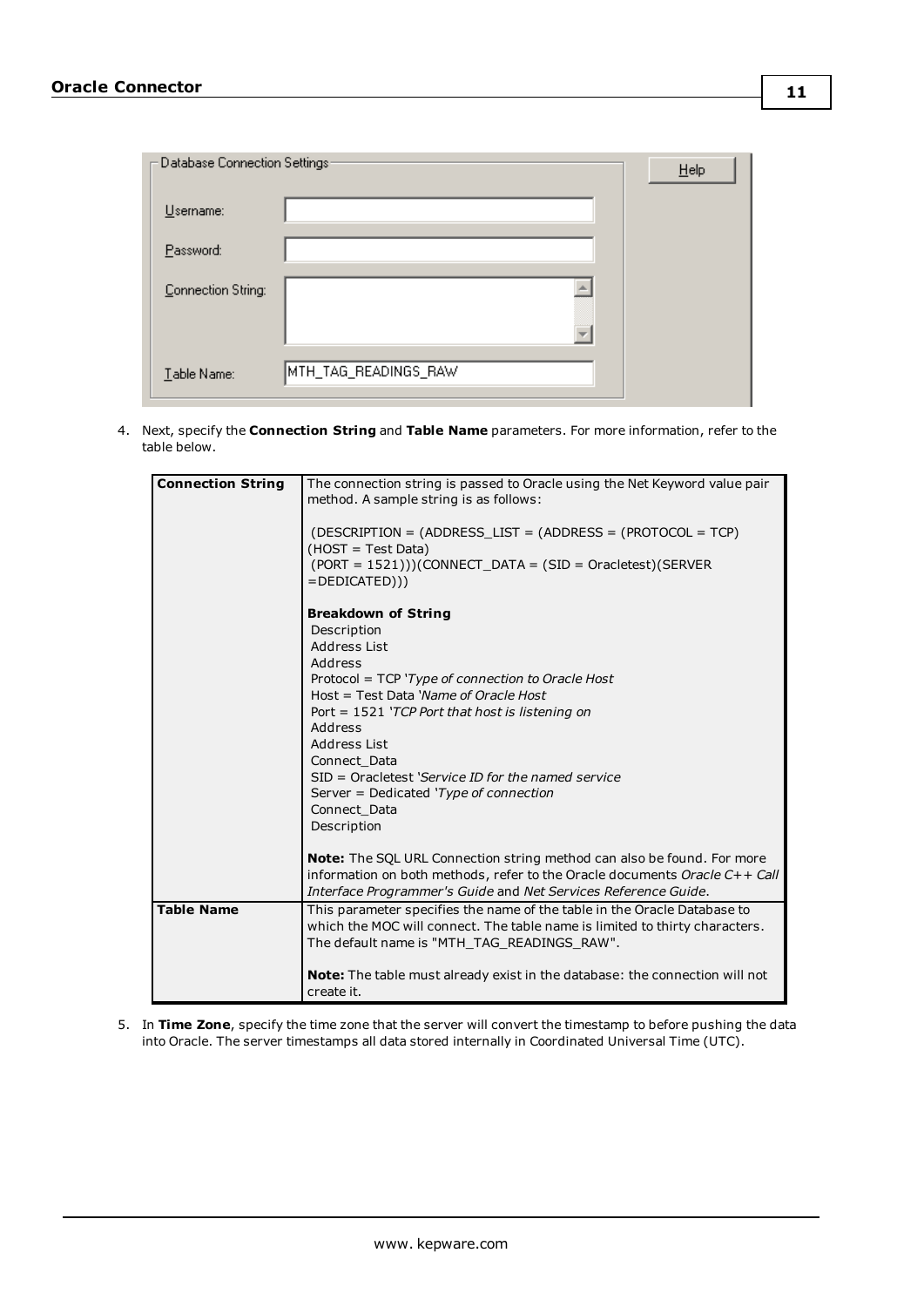| −MOC Settings <sup>.</sup> |                                          |  |
|----------------------------|------------------------------------------|--|
| Time Zone:                 | [(GMT-05:00) Eastern Time (US & Canada)] |  |
| Data Updates:              | Send only good quality updates to MOC.   |  |
|                            |                                          |  |
|                            |                                          |  |

6. In **Data Updates**, select either **Send only good quality updates** or **Send all updates (including bad quality notifications) to MOC**.

**Note:** The server updates client connections when data or quality changes. When quality changes, the server reports the last known value in the change event with a quality of 'bad'. When evaluating data in a graph or averaging data over time, the analysis data may appear skewed.

7. Next, check **Enabled**. If it is not checked, a connection to the database will not be made and data will not be sent to Oracle.

 $\nabla$  Enabled

8. To save and apply the connection settings, click **OK**.

### **Assigning Items to be Inserted**

- 1. To start, select the connection to which items will be assigned.
- 2. To reference an item that will be sent to Oracle, right-click in the **Tag Reference** area and then select

**New MOC Item**. Alternatively, click the **New Oracle MOC Item** icon.

| Oracle MOC Item                       |          | $\mathbf{X}$            |
|---------------------------------------|----------|-------------------------|
| – General Settings-<br>Lag Reference: | $\cdots$ | 0K<br>Cancel<br>$He$ lp |
|                                       |          |                         |

- 3. Next, click **Browse** to open the **Tag [Browser](#page-12-0)**.
- 4. Select a tag, and then click **Apply**.
- 5. Once finished, click **OK**.

#### **Referenced Tags**

For MOC connections, there is one table into which all referenced items will be inserted. Once inserted, each item will be assigned a unique GroupID. Complex Tags (which are comprised of several server tags) will be assigned the same GroupID when inserted.

#### **Example**

A Complex Tag references the server tags "Channel1.Device 1.Tag1" and "Channel1.Device1.Tag2" and a single tag "Channel1.Device1.Tag3". The items and their corresponding values would be inserted as shown below.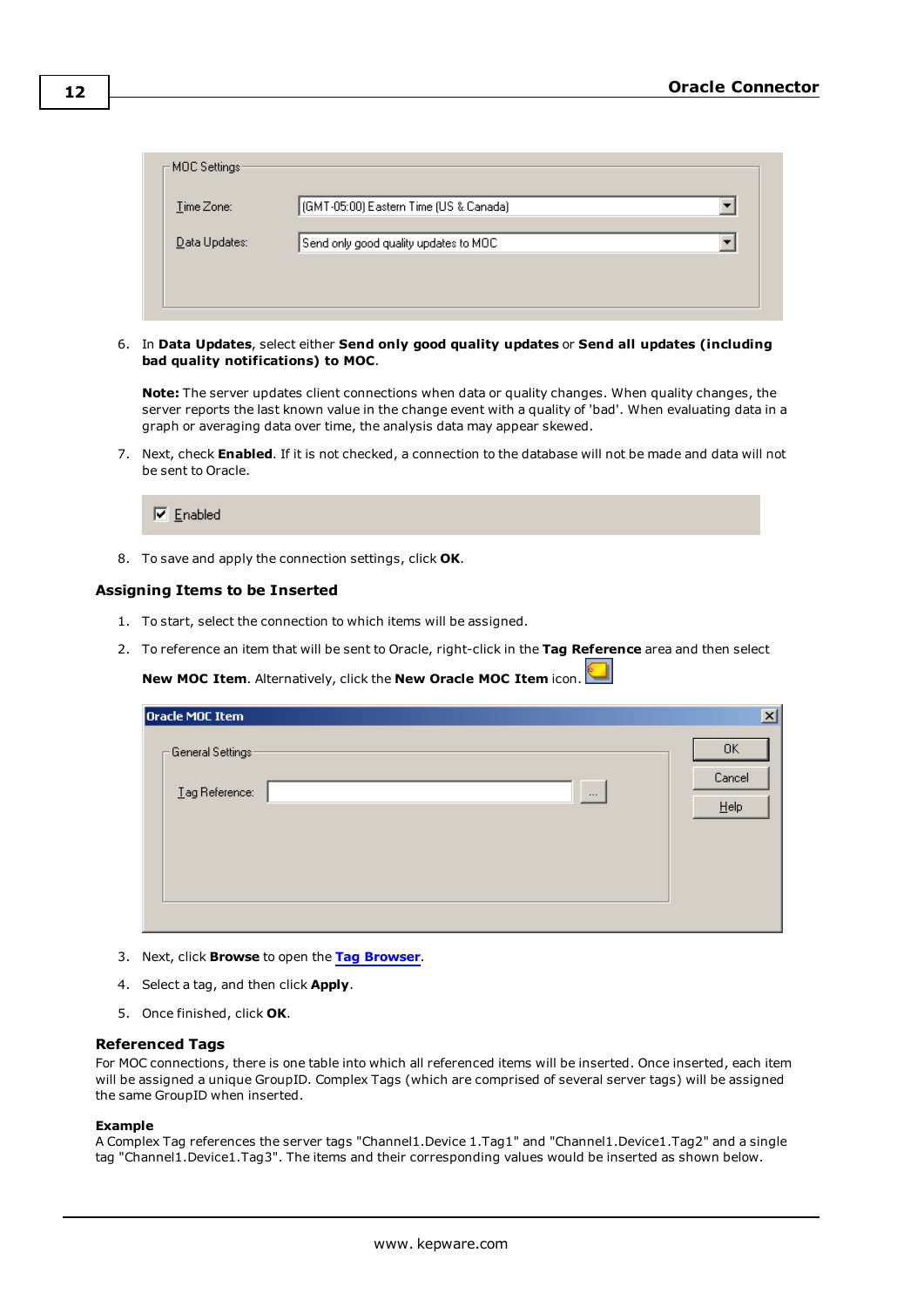| <b>Group ID</b> | <b>Item Name</b>       |
|-----------------|------------------------|
| 00001           | Channel1.Device 1.Tag1 |
| 00001           | Channel1.Device 1.Tag2 |
| 00002           | Channel1.Device 1.Tag3 |
| 00003           | Channel1.Device 1.Tag1 |
| 00003           | Channel1.Device 1.Tag2 |
| 00004           | Channel1.Device 1.Tag3 |
| 00005           | Channel1.Device 1.Tag1 |
| 00005           | Channel1.Device 1.Tag2 |
| 00006           | Channel1.Device 1.Tag3 |
| 00007           | Channel1.Device 1.Tag1 |
| 00007           | Channel1.Device 1.Tag2 |
| 00008           | Channel1.Device 1.Tag3 |
| 00009           | Channel1.Device 1.Tag1 |
| 00009           | Channel1.Device 1.Tag2 |
| 00010           | Channel1.Device 1.Tag3 |

# <span id="page-12-0"></span>**Oracle Connector Tag Browser**

The Tag Browser opens the server's tag database for browsing.



To select a Server Tag, double-click on it. Alternatively, highlight it and then press **Apply**. This will return the Server Tag to the connector.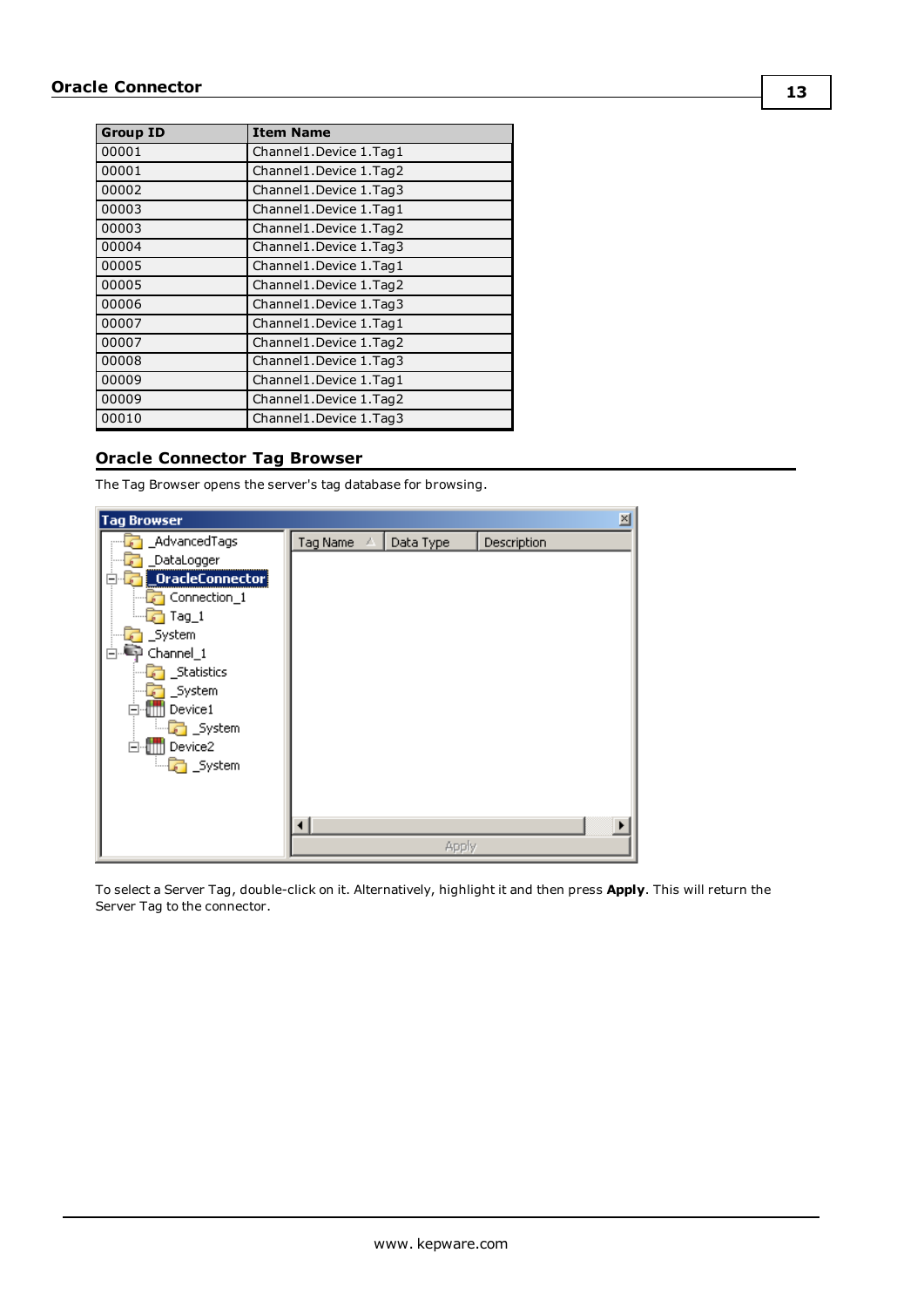# <span id="page-13-0"></span>**System Tags**

| OracleConnector. <connection name=""></connection> |               |                                                       |  |  |  |
|----------------------------------------------------|---------------|-------------------------------------------------------|--|--|--|
| Tag                                                | <b>Access</b> | <b>Description</b>                                    |  |  |  |
| Enabled                                            | Read/Write    | 1. The connection is connected to Oracle.             |  |  |  |
|                                                    |               | 2. The connection is attempting to connect to Oracle. |  |  |  |
| Error                                              | Read Only     | The connection is in an error state.                  |  |  |  |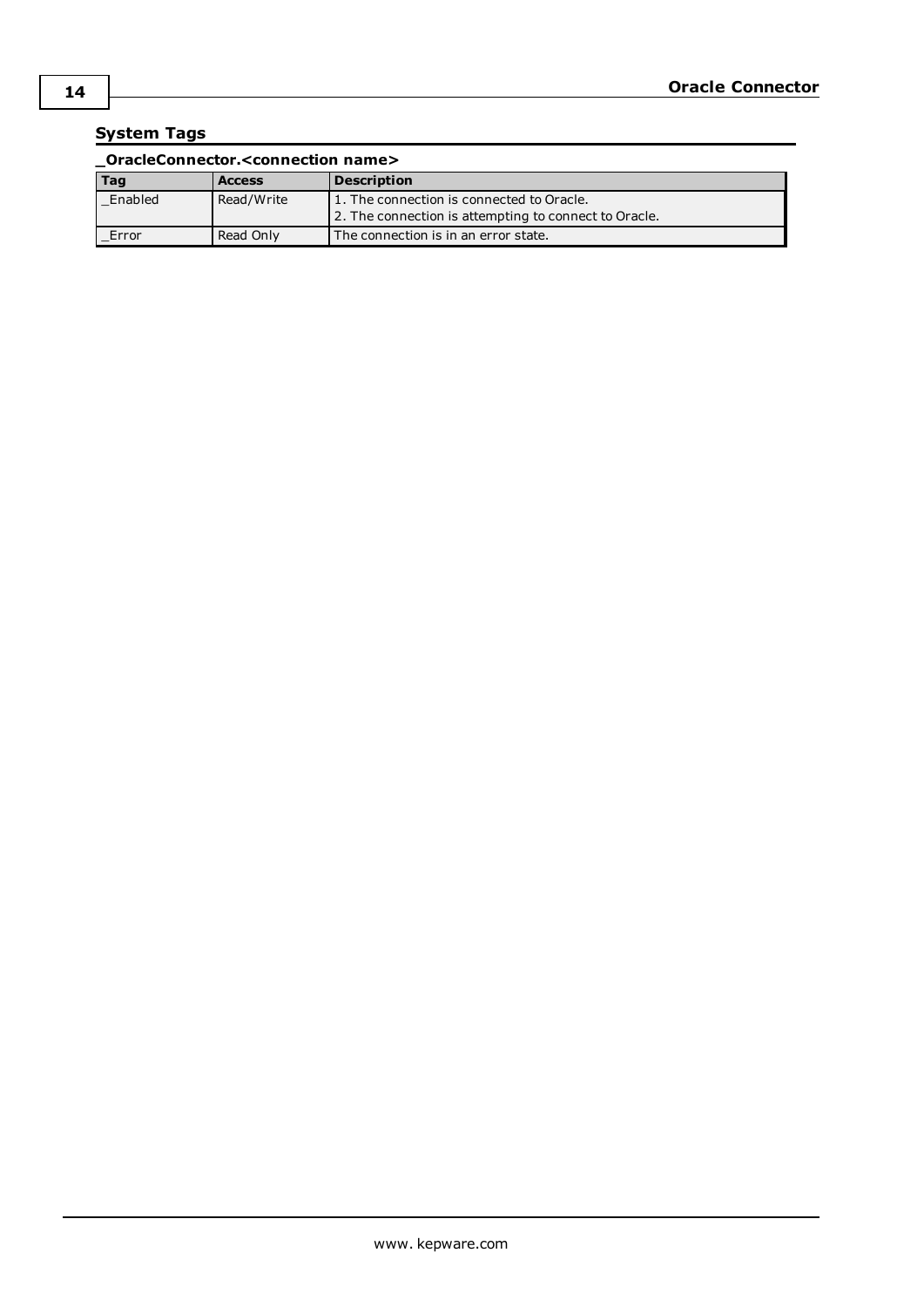### <span id="page-14-0"></span>**Error Descriptions**

The following error/warning messages may be generated. Oracle Connector errors can appear in two places: in message boxes (while editing or creating a connection) or in the server Event Log. Click on the link for a detailed description of the message.

### **Oracle Connector General Messages**

**A connection with the name [<connection](#page-15-0) name> already exists.**

**Attempt to add Oracle [Connector](#page-15-1) client item <item name> failed.**

**Error logging on connection [<connection](#page-15-2) name>. Data has been lost. Make sure the oracle connection [information](#page-15-2) and table are correct.**

**Failed to initialize Oracle interface [<connection](#page-15-3) name>.**

**Failed to register connection [<connection](#page-16-0) name> with the Oracle interface (unable to access [storage-forward](#page-16-0) file).**

**Failed to uninitialize Oracle interface [<connection](#page-16-1) name>.**

**Names must contain one or more characters and cannot contain periods, double [quotations](#page-16-2) or start with an [underscore.](#page-16-2)**

**The rate must be within the range of 10 [milliseconds](#page-16-3) and 49 days.**

### **MOC-Specific Messages**

**Failed to register MOC connection [<connection](#page-17-0) name> with the Oracle interface <Oracle error>. Failed to register MOC item <item name> on connection [<connection](#page-17-1) name> with the Oracle [interface](#page-17-1) <Oracle error>.**

**Failed to send data update for MOC item <item name> on connection [<connection](#page-17-2) name> with the Oracle [interface](#page-17-2) <Oracle error>.**

**Failed to unregister MOC connection [<connection](#page-18-0) name> with the Oracle interface <Oracle error>. Failed to unregister MOC item <item name> on connection [<connection](#page-18-1) name> with the Oracle [interface](#page-18-1) <Oracle error>.**

Tag <tag name> does not exist or you are trying to add a dynamic [reference](#page-18-2) which is not allowed **for MOC [connections.](#page-18-2)**

### **MES-Specific Messages**

**Failed to add MES item <item name> with the Oracle [interface](#page-19-0) <Oracle error>.**

**Failed to delete MES item <item name> with the Oracle [interface](#page-19-1) <Oracle error>.**

**Failed to register MES connection [<connection](#page-19-2) name> with the Oracle interface <Oracle error>. Failed to register MES item <item name> on connection [<connection](#page-20-0) name> with the Oracle [interface](#page-20-0) <Oracle error>.**

**Failed to register MES item <item name> on connection [<connection](#page-20-1) name> with the Oracle interface (ORA-04063: package body ["DATABASE.QA\\_DEVICE\\_PUB"](#page-20-1) has errors ORA-06508: PL/SQL: could not find program unit being called: ["DATABASE.QA\\_DEVICE\\_PUB"](#page-20-1) ORA-06512: at [line](#page-20-1) 1).**

**Failed to send data update for MES item <item name> on connection [<connection](#page-20-2) name> with the Oracle [interface](#page-20-2) <Oracle error>.**

**Failed to unregister MES connection [<connection](#page-20-3) name> with the Oracle interface <Oracle error>. Failed to unregister MES item <item name> on connection [<connection](#page-21-0) name> with the Oracle [interface](#page-21-0) <Oracle error>.**

**Tag <tag name> does not exist or you are trying to add a dynamic, complex or array [reference](#page-21-1) which is not allowed for MES [connections.](#page-21-1)**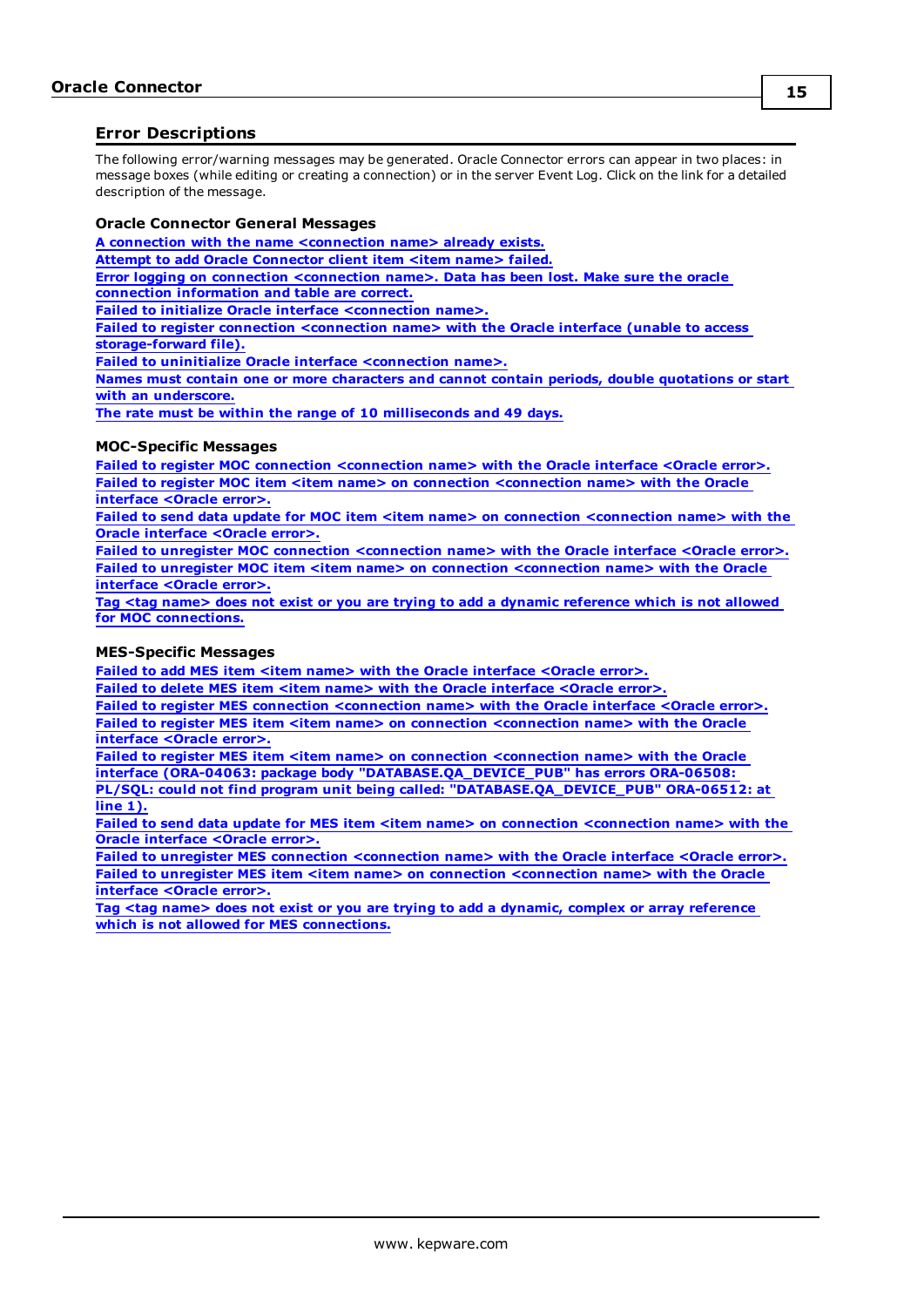# <span id="page-15-0"></span>**A connection with the name <connection name> already exists.**

# **Error Type:**

Warning

# **Possible Cause:**

A new connection was created with the same name as one that already exists.

### **Solution:**

<span id="page-15-1"></span>Rename the connection with a name unique to all MOC and MES connections.

### **Attempt to add Oracle Connector client item <item name> failed.**

### **Error Type:**

Warning

### **Possible Cause:**

- 1. An item referenced in the connector no longer exists in the server project.
- 2. While saving and editing the project in the XML format, an item referenced in the connector has had its name changed.

### **Solution:**

- 1. Rename or re-add the item being referenced from the connector.
- 2. Remove the item reference from the connector.

# <span id="page-15-2"></span>**Error logging on connection <connection name>. Data has been lost. Make sure the oracle connection information and table are correct.**

### **Error Type:**

Error

### **Possible Cause:**

- 1. The connection to the database was lost.
- 2. The table no longer exists.

### **Solution:**

- 1. Verify that the database is still available by connecting an SQL client or by pinging a remote database.
- 2. Ensure that the table being logged to is available.

### **Note:**

MES connections default to tables "QA\_DEVICE\_DATA\_VALUES" and "QA\_DEVICE\_INFO". MOC connections allow the table name to be configured.

### <span id="page-15-3"></span>**Failed to initialize Oracle interface <connection name>.**

### **Error Type:**

Warning

# **Possible Cause:**

One or more of the required Oracle files may not be installed or may be out of sequence.

- 1. Verify that all required files were installed correctly.
- 2. Check the returned Oracle Error with the Database Administrator, the Oracle Documentation or the **Oracle [Database](http://download.oracle.com/docs/cd/B14117_01/server.101/b10744/toc.htm) Errors** on the Oracle website.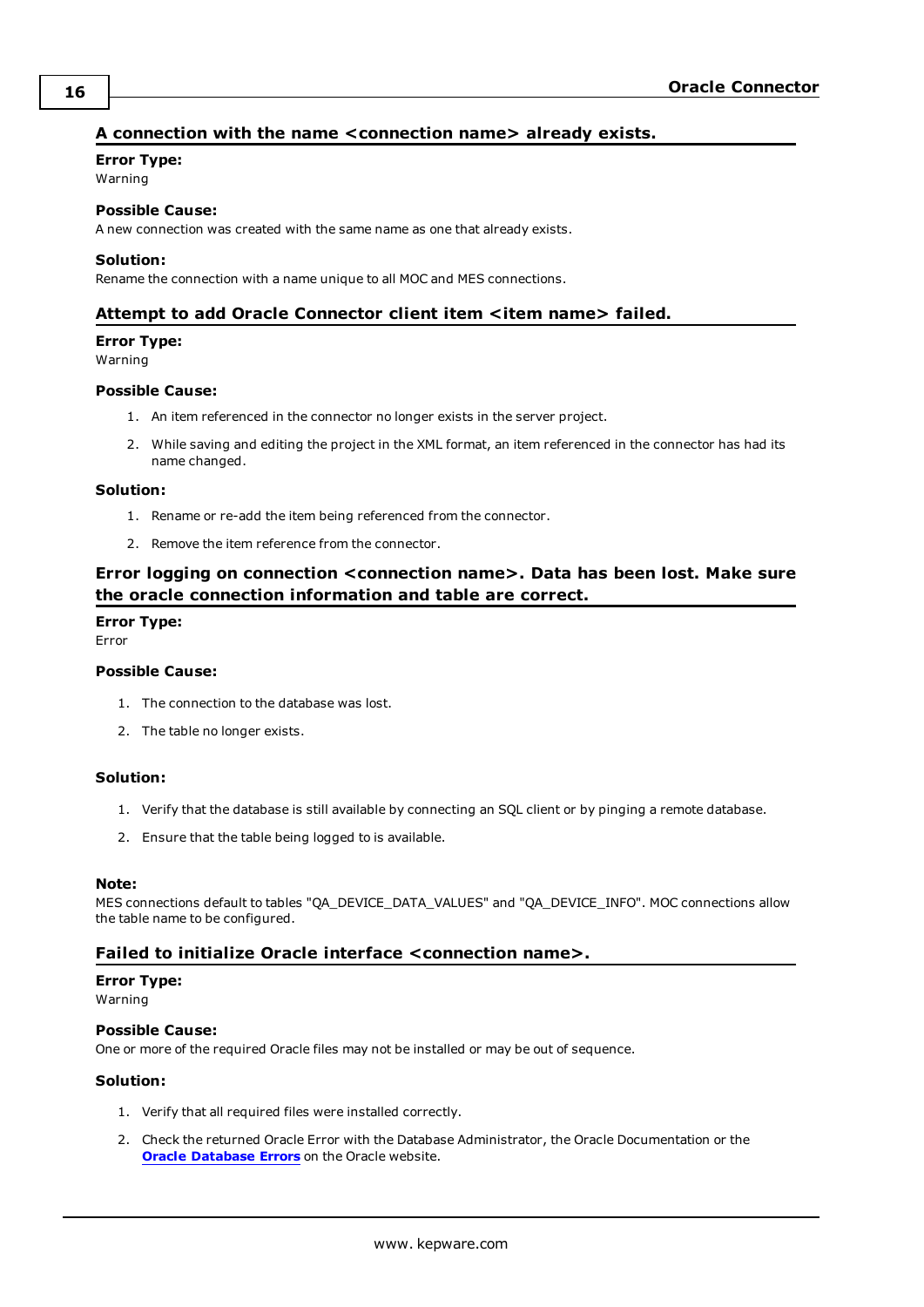# <span id="page-16-0"></span>**Failed to register connection <connection name> with the Oracle interface (unable to access storage-forward file).**

### **Error Type:**

Error

### **Possible Cause:**

- 1. Two MES connections are connected to the same database using the same connection string, username, and password.
- 2. Two MOC connections are connected to the same database using the same connection string, username, and table name.

### **Solution:**

- 1. For MES connections, only one connection is allowed per database. Combine the MES items for duplicate connections, and then remove the duplicate connections.
- 2. For MOC connections, only one connection and table pair are allowed per database. Combine the MOC items for duplicate connection and table pairs, and then remove the duplicates.

### **Notes:**

- 1. If multiple MES connections are desired, use a different username and password for each connection.
- 2. If multiple MOC connections to a database and table are desired, use a different username and password for each connection.

### <span id="page-16-1"></span>**Failed to uninitialize Oracle interface <connection name>.**

### **Error Type:**

Warning

### **Possible Cause:**

- 1. One or more of the required Oracle files may not be installed or may be out of sequence.
- 2. The connection to the database may be unresponsive or unrecovered.

### **Solution:**

- 1. Verify that all required files where properly installed.
- 2. Check the returned Oracle Error with the Database Administrator, the Oracle Documentation or the **Oracle [Database](http://download.oracle.com/docs/cd/B14117_01/server.101/b10744/toc.htm) Errors** on the Oracle website.

### <span id="page-16-2"></span>**Names must contain one or more characters and cannot contain periods, double quotations or start with an underscore.**

### **Error Type:**

Warning

### **Possible Cause:**

Either the connection name was left blank, or it contains one or more reserved characters.

### **Solution:**

<span id="page-16-3"></span>Name or rename the connection without any reserved characters.

### **The rate must be within the range of 10 milliseconds and 49 days.**

### **Error Type:**

Warning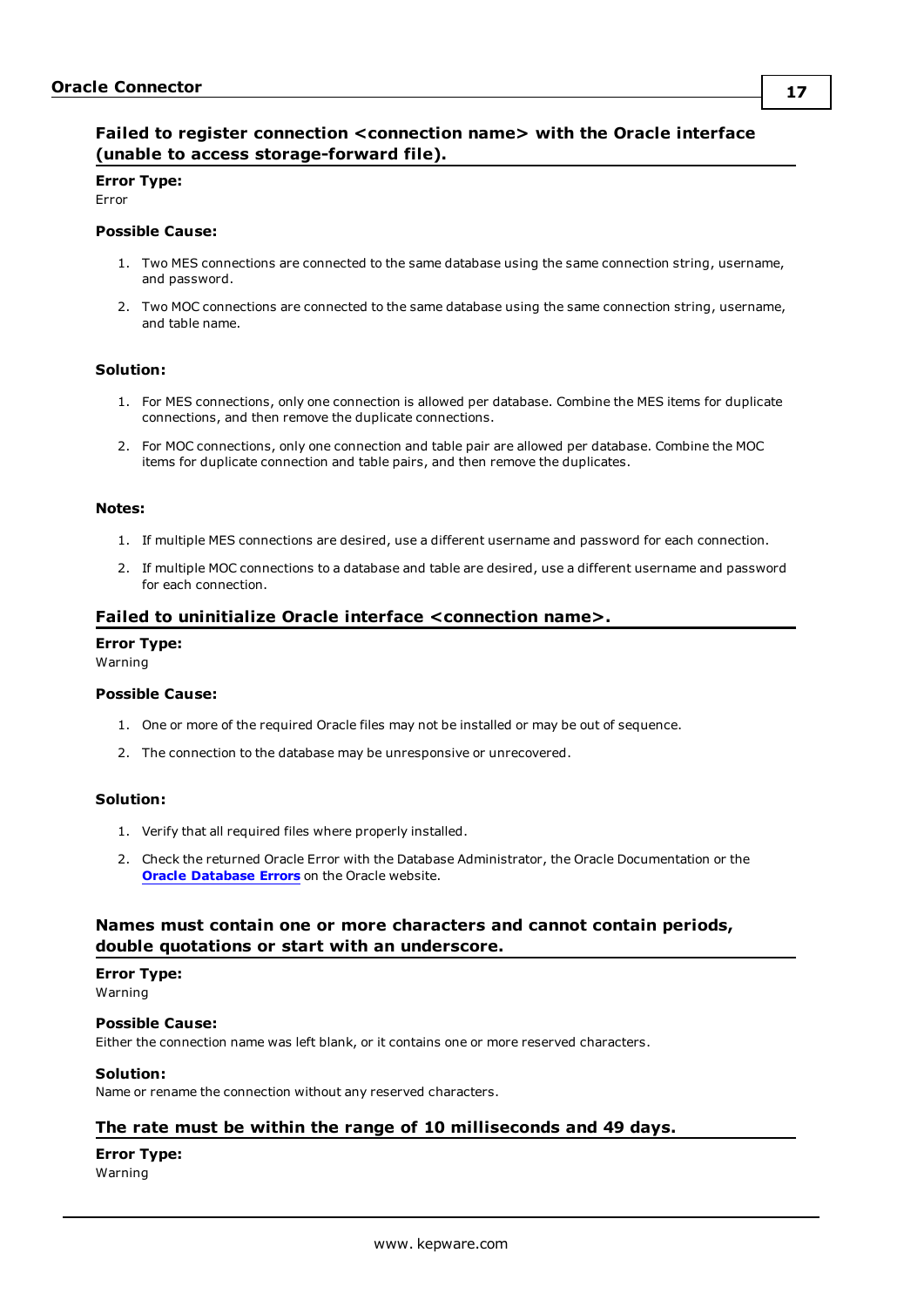### **Possible Cause:**

The Expire Rate of the MES Item was set to less than 10 M/SEC or greater than 49 days.

### **Solution:**

<span id="page-17-0"></span>Reset the Expire Rate to be within the range of 10 M/SEC to 49 days.

# **Failed to register MOC connection <connection name> with the Oracle interface <Oracle error>.**

#### **Error Type:**

Warning

### **Possible Cause:**

- 1. One or more of the connection string parameters may be incorrect.
- 2. One or more of the Oracle Interface Files may not be present.
- 3. The Oracle interface service may have stopped.

### **Solution:**

- 1. Verify and correct all parameters in the connection string.
- 2. Verify that all Oracle files have been installed.
- 3. Check the returned Oracle Error with the Database Administrator, the Oracle Documentation or the **Oracle [Database](http://download.oracle.com/docs/cd/B14117_01/server.101/b10744/toc.htm) Errors** on the Oracle website.

# <span id="page-17-1"></span>**Failed** to register MOC item <item name> on connection <connection name> **with the Oracle interface <Oracle error>.**

### **Error Type:**

Warning

### **Possible Cause:**

- 1. The MOC "MTH Raw Data" table does not exist.
- 2. A timeout occurred while waiting to register the item.

### **Solution:**

- 1. Ensure that the Oracle MOC Package has been installed correctly.
- 2. Ensure that no table from the Oracle Database has been deleted or removed.
- 3. Check the returned Oracle Error with the Database Administrator, the Oracle Documentation or the **Oracle [Database](http://download.oracle.com/docs/cd/B14117_01/server.101/b10744/toc.htm) Errors** on the Oracle website.

# <span id="page-17-2"></span>**Failed to send data update for MOC item <item name> on connection <connection name> with the Oracle interface <Oracle error>.**

# **Error Type:**

Warning

### **Possible Cause:**

- 1. The database may be busy.
- 2. The database connection may be in an unresponsive or unrecovered state.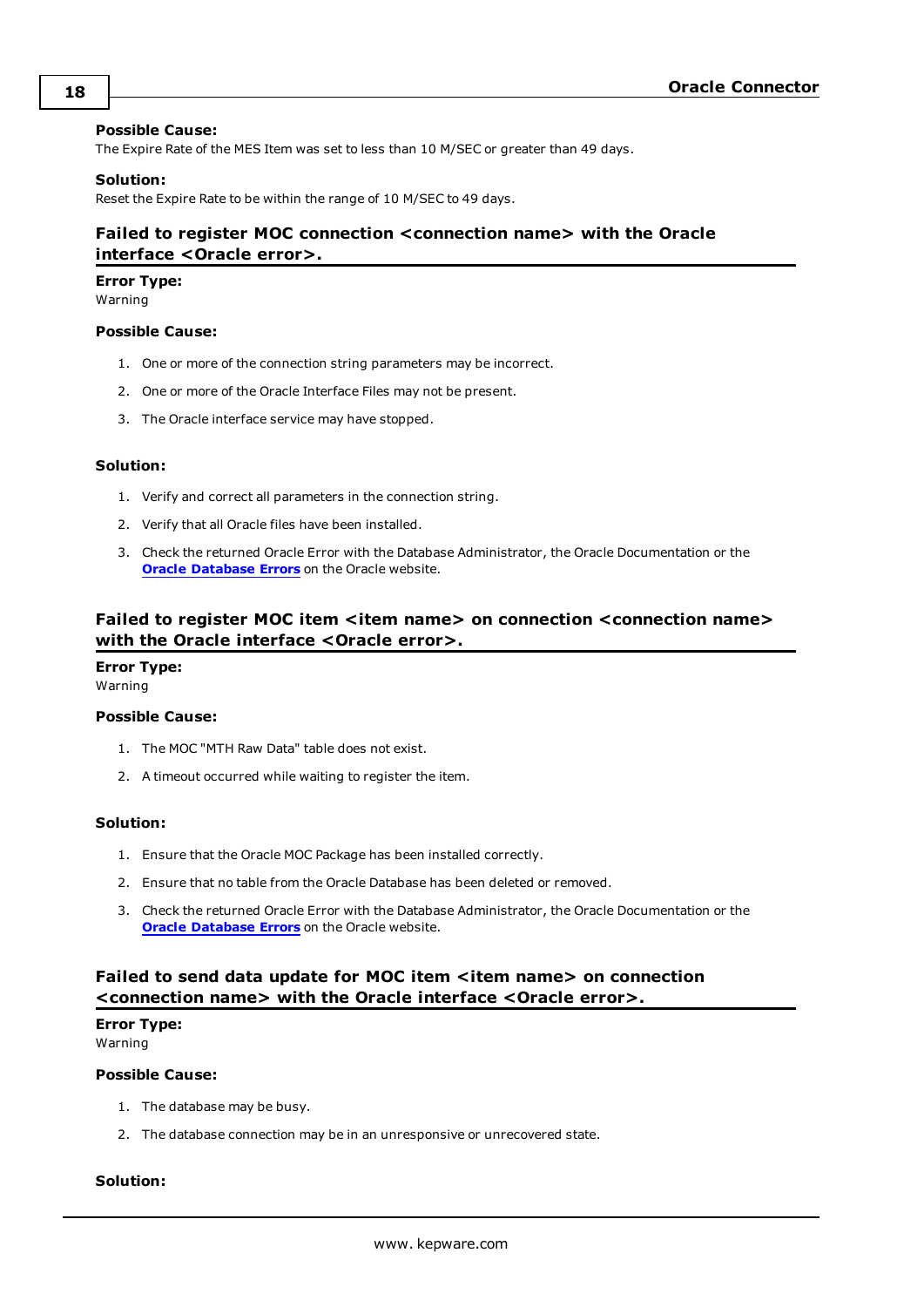Check the returned Oracle Error with the Database Administrator, the Oracle Documentation, or the **[Oracle](http://download.oracle.com/docs/cd/B14117_01/server.101/b10744/toc.htm) [Database](http://download.oracle.com/docs/cd/B14117_01/server.101/b10744/toc.htm) Errors** on the Oracle website.

# <span id="page-18-0"></span>**Failed to unregister MOC connection <connection name> with the Oracle interface <Oracle error>.**

### **Error Type:**

Warning

### **Possible Cause:**

- 1. One or more of the required Oracle files may not be installed or may be out of sequence.
- 2. The connection to the database may be unresponsive or unrecovered.

### **Solution:**

- 1. Verify that all required files were installed correctly.
- 2. Check the returned Oracle Error with the Database Administrator, the Oracle Documentation or the **Oracle [Database](http://download.oracle.com/docs/cd/B14117_01/server.101/b10744/toc.htm) Errors** on the Oracle website.

# <span id="page-18-1"></span>**Failed to unregister MOC item <item name> on connection <connection name> with the Oracle interface <Oracle error>.**

### **Error Type:**

Warning

### **Possible Cause:**

- 1. One or more of the required Oracle files may not be installed or may be out of sequence.
- 2. The connection to the database may be unresponsive or unrecovered.

### **Solution:**

- 1. Verify that all required files were installed correctly.
- 2. Check the returned Oracle Error with the Database Administrator, the Oracle Documentation or the **Oracle [Database](http://download.oracle.com/docs/cd/B14117_01/server.101/b10744/toc.htm) Errors** on the Oracle website.

# <span id="page-18-2"></span>**Tag <tag name> does not exist or you are trying to add a dynamic reference which is not allowed for MOC connections.**

### **Error Type:**

Warning

### **Possible Cause:**

- 1. An attempt was made to reference a physical PLC address (Dynamic addressing).
- 2. The user manually entered a tag reference and mistyped it.
- 3. The user created the server project using an XML editor and referenced tags that did not exist in the Oracle Connector portion of the project file.

- 1. Create a tag for the desired item and then reference the tag correctly.
- 2. Enter a correct tag reference.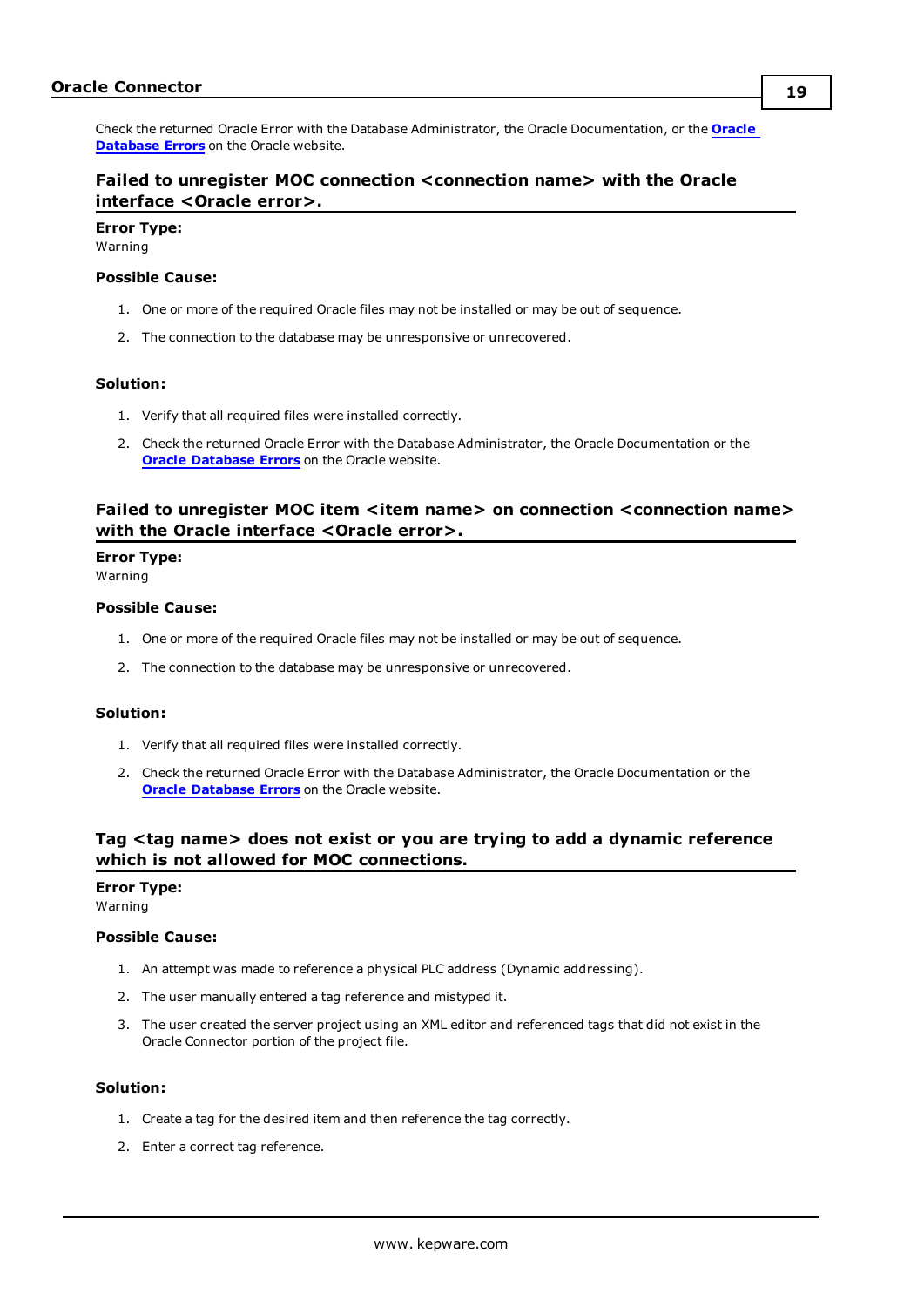# <span id="page-19-0"></span>**Failed to add MES item <item name> with the Oracle interface <Oracle error>.**

# **Error Type:**

Warning

### **Possible Cause:**

- 1. The MES Item Value and Item Info tables do not exist.
- 2. A timeout has occurred while waiting to add the item.
- 3. The login does not have the access to add items to the tables.

### **Solution:**

- 1. Ensure that Oracle MES Package has been installed correctly.
- 2. Ensure that no table from the Oracle Database has been deleted or removed.
- 3. Check the returned Oracle Error with the Database Administrator, the Oracle Documentation or the **Oracle [Database](http://download.oracle.com/docs/cd/B14117_01/server.101/b10744/toc.htm) Errors** on the Oracle website.

### <span id="page-19-1"></span>**Failed to delete MES item <item name> with the Oracle interface <Oracle error>.**

# **Error Type:**

Warning

### **Possible Cause:**

- 1. The MES Item Value and Item Info tables do not exist.
- 2. A timeout has occurred while waiting to remove the item.
- 3. The login does not have the access to add items to the tables.

### **Solution:**

Check the returned Oracle Error with the Database Administrator, the Oracle Documentation or the **[Oracle](http://download.oracle.com/docs/cd/B14117_01/server.101/b10744/toc.htm) [Database](http://download.oracle.com/docs/cd/B14117_01/server.101/b10744/toc.htm) Errors** on the Oracle website.

# <span id="page-19-2"></span>**Failed to register MES connection <connection name> with the Oracle interface <Oracle error>.**

# **Error Type:**

Warning

### **Possible Cause:**

- 1. One or more of the connection string parameters may be incorrect.
- 2. One or more of the Oracle Interface Files may not be present.
- 3. The Oracle interface service may have stopped.

- 1. Verify and correct all parameters in the connection string.
- 2. Verify that all Oracle files have been installed.
- 3. Check the returned Oracle Error with the Database Administrator, the Oracle Documentation or the **Oracle [Database](http://download.oracle.com/docs/cd/B14117_01/server.101/b10744/toc.htm) Errors** on the Oracle website.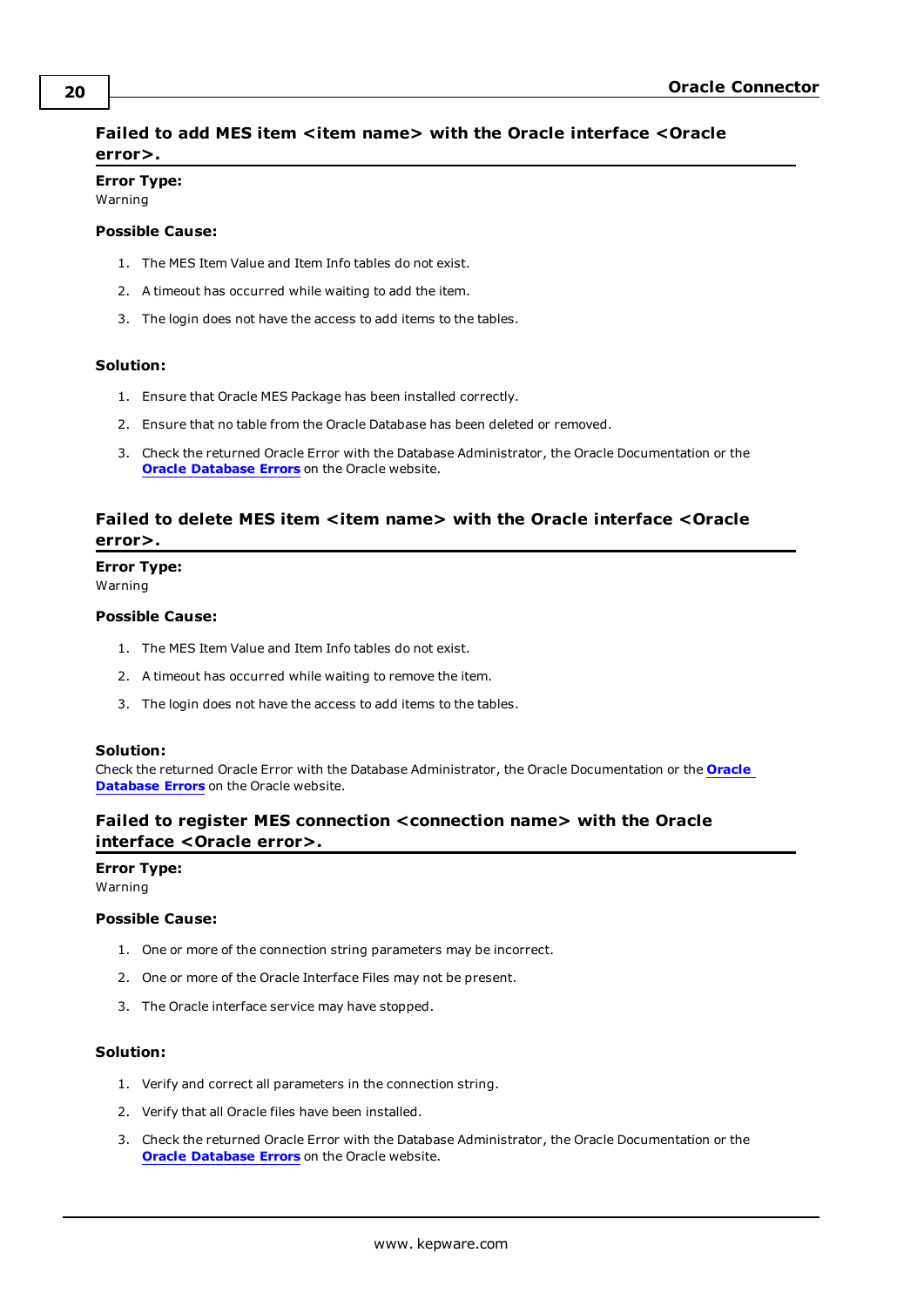# <span id="page-20-0"></span>**Failed to register MES item <item name> on connection <connection name> with the Oracle interface <Oracle error>.**

### **Error Type:** Warning

# **Possible Cause:**

- 1. The MES "QA\_Device\_Data\_Values" and the "QA\_Device\_Info" tables may not exist.
- 2. A timeout occurred while waiting to register the item.

### **Solution:**

- 1. Ensure that the Oracle MES Package has been installed correctly.
- 2. Ensure that no table from the Oracle Database has been deleted or removed.
- 3. Check the returned Oracle Error with the Database Administrator, the Oracle Documentation, or the **Oracle [Database](http://download.oracle.com/docs/cd/B14117_01/server.101/b10744/toc.htm) Errors** on the Oracle website.
- 4. Verify that a valid Application User ID has been specified. The User ID must be added to the Oracle MES User Manager.

# <span id="page-20-1"></span>**Failed to register MES item <item name> on connection <connection name> with the Oracle interface (ORA-04063: package body "DATABASE.QA\_DEVICE\_ PUB" has errors ORA-06508: PL/SQL: could not find program unit being called: "DATABASE.QA\_DEVICE\_PUB" ORA-06512: at line 1).**

# **Error Type:**

Error

### **Possible Cause:**

The MES tables "QA\_DEVICE\_DATA\_VALUES" and "QA\_DEVICE\_INFO" are not available.

### **Solution:**

- 1. Ensure that the database is available by using a SQL client or by pinging the remote server.
- 2. Ensure that the database has tables named "QA\_DEVICE\_DATA\_VALUES" and "QA\_DEVICE\_INFO". To do so, try writing to and reading from these tables using a SQL client.

# <span id="page-20-2"></span>**Failed to send data update for MES item <item name> on connection <connection name> with the Oracle interface <Oracle error>.**

# **Error Type:**

Warning

### **Possible Cause:**

- 1. The database may be busy.
- 2. The database connection may be in an unresponsive or unrecovered state.

### **Solution:**

Check the returned Oracle Error with the Database Administrator, the Oracle Documentation, or the **[Oracle](http://download.oracle.com/docs/cd/B14117_01/server.101/b10744/toc.htm) [Database](http://download.oracle.com/docs/cd/B14117_01/server.101/b10744/toc.htm) Errors** on the Oracle website.

# <span id="page-20-3"></span>**Failed to unregister MES connection <connection name> with the Oracle interface <Oracle error>.**

### **Error Type:**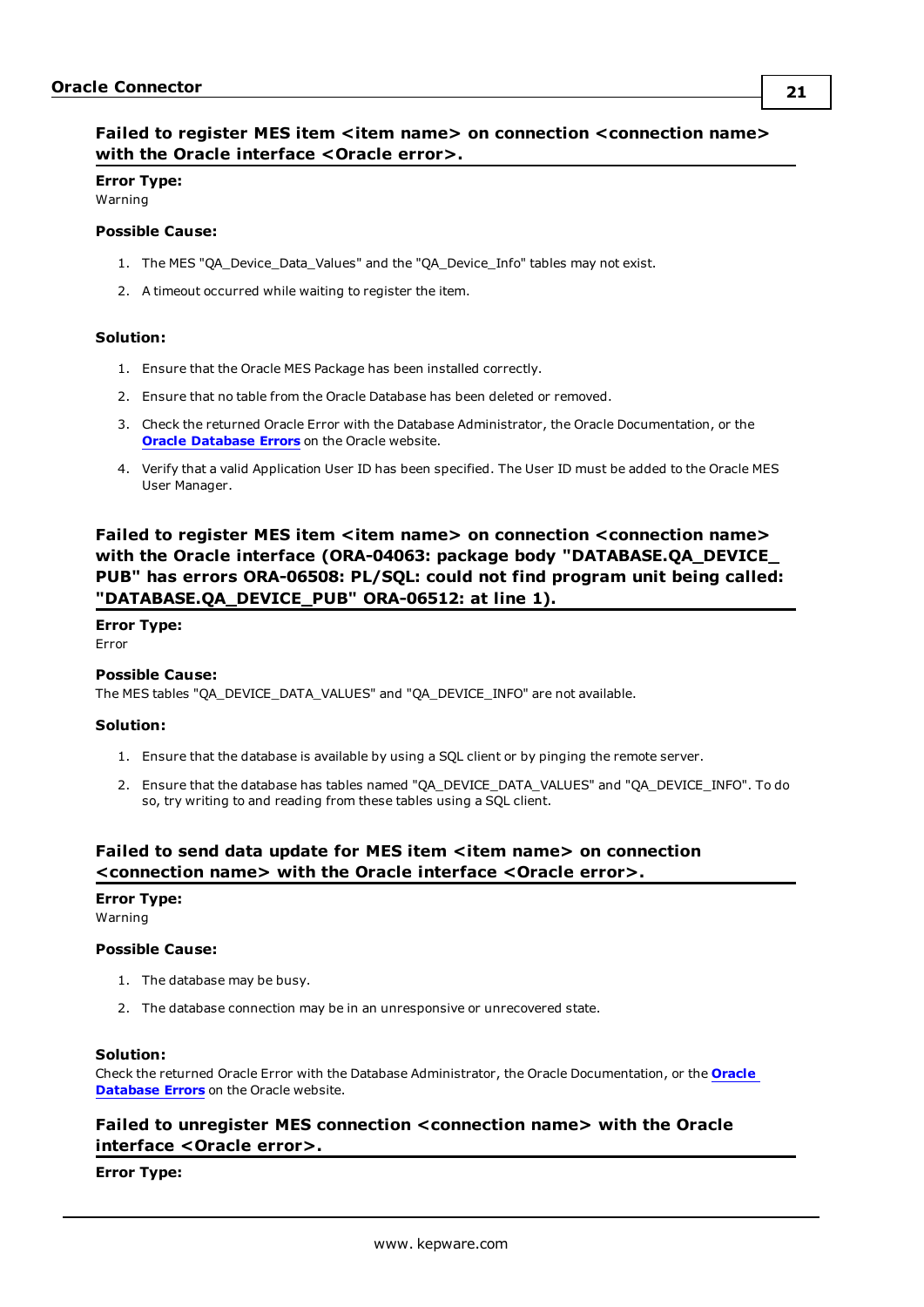Warning

### **Possible Cause:**

- 1. One or more of the required Oracle files may not be installed or may be out of sequence.
- 2. The connection to the database may be unresponsive or unrecovered.

### **Solution:**

- 1. Verify that all required files were installed correctly.
- 2. Check the returned Oracle Error with the Database Administrator, the Oracle Documentation or the **Oracle [Database](http://download.oracle.com/docs/cd/B14117_01/server.101/b10744/toc.htm) Errors** on the Oracle website.

# <span id="page-21-0"></span>**Failed to unregister MES item <item name> on connection <connection name> with the Oracle interface <Oracle error>.**

### **Error Type:**

Warning

### **Possible Cause:**

- 1. One or more of the required Oracle files may not be installed or may be out of sequence.
- 2. The connection to the database may be unresponsive or unrecovered.

### **Solution:**

- 1. Verify that all required files where installed correctly.
- 2. Check the returned Oracle Error with the Database Administrator, the Oracle Documentation or the **Oracle [Database](http://download.oracle.com/docs/cd/B14117_01/server.101/b10744/toc.htm) Errors** on the Oracle website.

# <span id="page-21-1"></span>**Tag <tag name> does not exist or you are trying to add a dynamic, complex or array reference which is not allowed for MES connections.**

### **Error Type:**

Warning

### **Possible Cause:**

- 1. An attempt was made to reference a physical PLC address (Dynamic addressing).
- 2. The user manually entered a tag reference rather and mistyped it.
- 3. The user created the server project using an XML editor and referenced tags that did not exist in the Oracle Connector portion of the project file.

- 1. Create a tag for the desired item and then reference the tag correctly.
- 2. Enter a correct tag reference.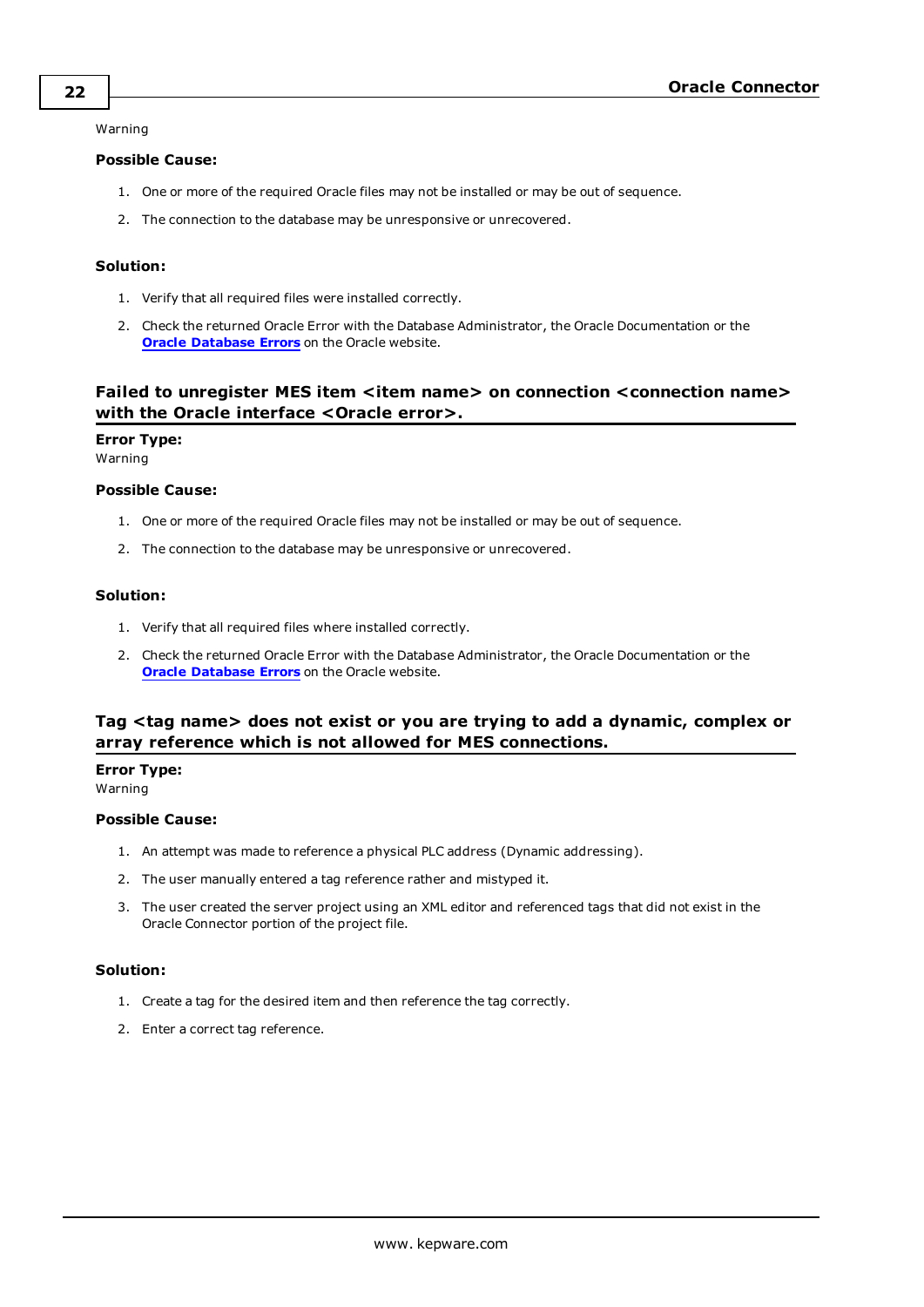# <span id="page-22-0"></span>**Index**

# **A**

A connection with the name <connection name> already exists. [16](#page-15-0) Attempt to add Oracle Connector client item <item name> failed. [16](#page-15-1)

# **E**

```
Error Descriptions 15
```
Error logging on connection <connection name>. Data has been lost. Make sure the oracle connection information and table are correct. [16](#page-15-2)

# **F**

Failed to add MES item <item name> with the Oracle interface <Oracle error>. [20](#page-19-0)

Failed to delete MES item <item name> with the Oracle interface <Oracle error>. [20](#page-19-1)

Failed to initialize Oracle interface <connection name>. [16](#page-15-3)

Failed to register connection <connection name> with the Oracle interface (unable to access storage-forward file). [17](#page-16-0)

Failed to register MES connection <connection name> with the Oracle interface <Oracle error>. [20](#page-19-2)

- Failed to register MES item <item name> on connection <connection name> with the Oracle interface <Oracle error>. [21](#page-20-0)
- Failed to register MES item <item name> on connection <connection name> with the Oracle interface (ORA-04063: package body 'DATABASE.QA\_DEVICE\_PUB' has errors ORA-06508: PL/SQL

could not find program unit being called: 'DATABASE.QA\_DEVICE\_PUB' ORA-06512: at line 1). [21](#page-20-1) Failed to register MOC connection <connection name> with the Oracle interface <Oracle error>. [18](#page-17-0)

- Failed to register MOC item <item name> on connection <connection name> with the Oracle interface <Oracle error>. [18](#page-17-1)
- Failed to send data update for MES item <item name> on connection <connection name> with the Oracle interface <Oracle error>. [21](#page-20-2)
- Failed to send data update for MOC item <item name> on connection <connection name> with the Oracle interface <Oracle error>. [18](#page-17-2)

Failed to uninitialize Oracle interface <connection name>. [17](#page-16-1)

- Failed to unregister MES connection < connection name> with the Oracle interface < Oracle error>. [21](#page-20-3)
- Failed to unregister MES item <item name> on connection <connection name> with the Oracle interface <Oracle error>. [22](#page-21-0)
- Failed to unregister MOC connection <connection name> with the Oracle interface <error message>. [19](#page-18-0)
- Failed to unregister MOC item <item name> on connection <connection name> with the Oracle interface <Oracle error>. [19](#page-18-1)

# **H**

Help Contents [4](#page-3-0)